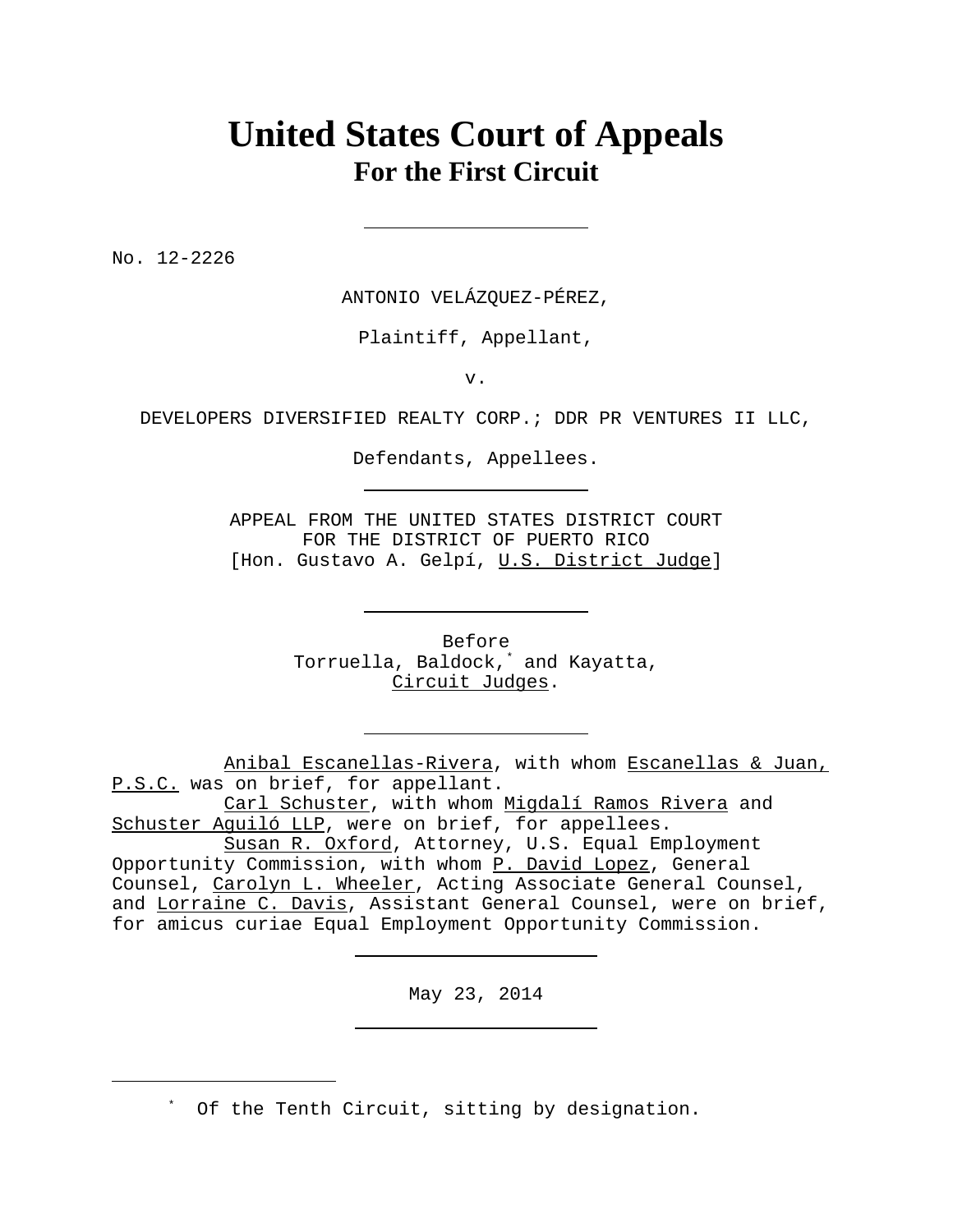**KAYATTA, Circuit Judge**. This appeal involves several issues, including a legal question we have not previously considered: Under what circumstances, if any, can an employer be held liable for sex discrimination under Title VII of the Civil Rights Act of 1964 when it terminates a worker whose job performance has been maligned by a jilted co-worker intent on revenge? We answer that the employer faces liability if: the coworker acted, for discriminatory reasons, with the intent to cause the plaintiff's firing; the co-worker's actions were in fact the proximate cause of the termination; and the employer allowed the co-worker's acts to achieve their desired effect though it knew (or reasonably should have known) of the discriminatory motivation.

Based on this answer, and on our consideration of the terminated employee's claims of harassment and retaliation for asserting rights under Title VII, we vacate in part the grant of summary judgment against the employee on his sex discrimination claim, and otherwise affirm the judgment of the district court.

#### **I. Background**

Antonio Velázquez-Pérez (Velázquez) sues his former employer, DDR Corp., $1$  for sex discrimination and retaliation under Title VII. Recognizing that the district court granted summary judgment to DDR before any factfinder could evaluate the competing

<sup>1</sup> Although the defendant's name appears in the caption as Developers Diversified Real Estate Corp., the defendant has informed us that its name has changed to DDR Corp.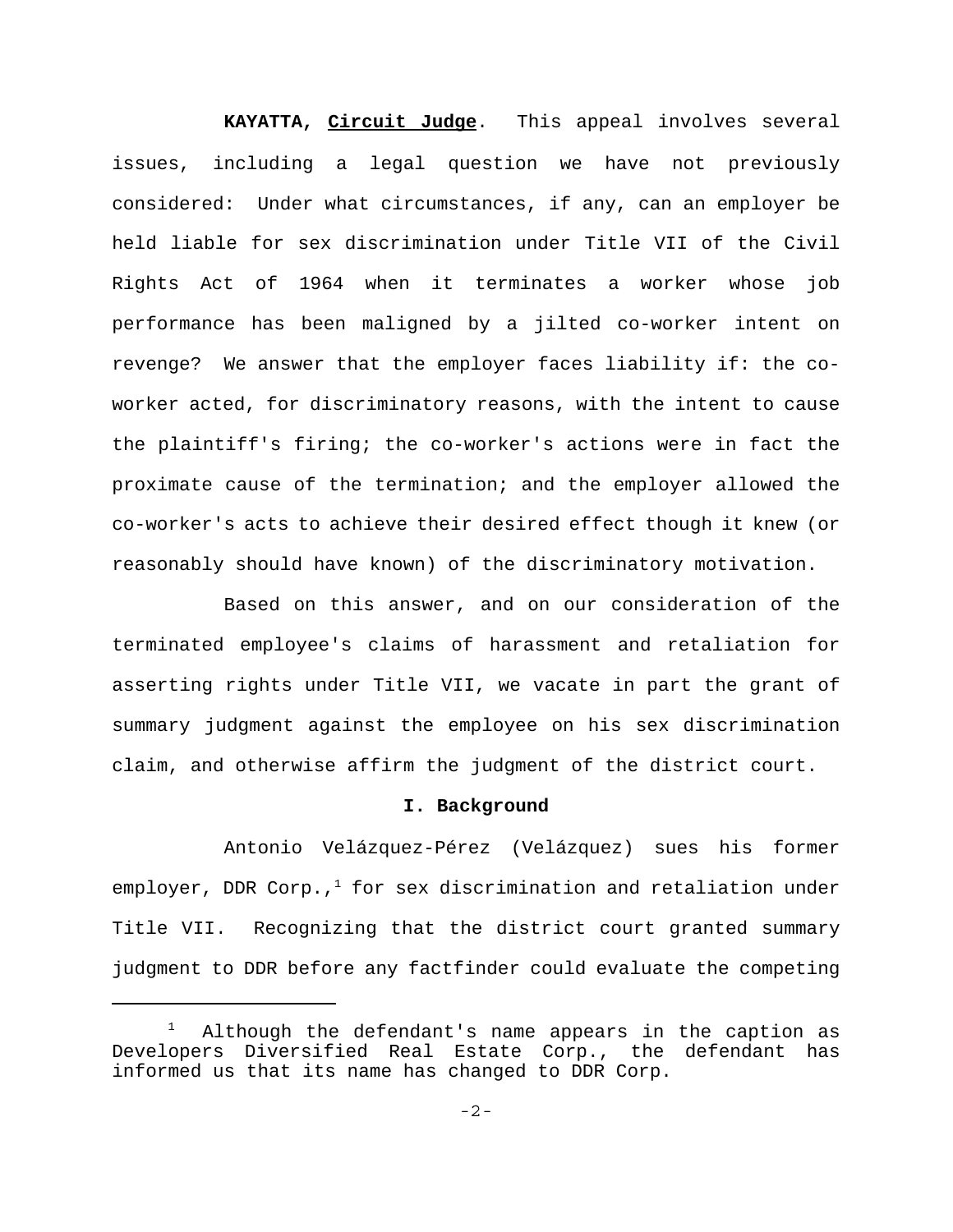evidence and inferences, we describe the facts giving rise to this lawsuit in a light as favorable to Velázquez as the record will reasonably allow, without implying that the following is what actually occurred. Travers v. Flight Servs. & Sys., Inc., 737 F.3d 144, 145 (1st Cir. 2013).

In June 2007, Velázquez began work as an operations manager for DDR, a company that owns and manages shopping centers. In November 2007, the company promoted Velázquez to the position of regional general manager at the company, which he held until DDR fired him on August 25, 2008. In that role, Velázquez oversaw several of DDR's properties and managed a number of subordinates. Velázquez was directly supervised by Rolando Albino and indirectly supervised by Albino's boss, Francis Xavier González ("González"), who was in charge of the company's operations in Puerto Rico.

Velázquez, a man, also interacted extensively at work with a woman named Rosa Martínez. Martínez was the representative of DDR's human resources department for Puerto Rico. Her portfolio included both human resources and accounting duties. As a human resources manager, she provided advice to management on human resource issues, including employee discipline. In performing her accounting duties, she also gave direction to company managers, including Velázquez, on their compliance with company budget and accounting practices.

-3-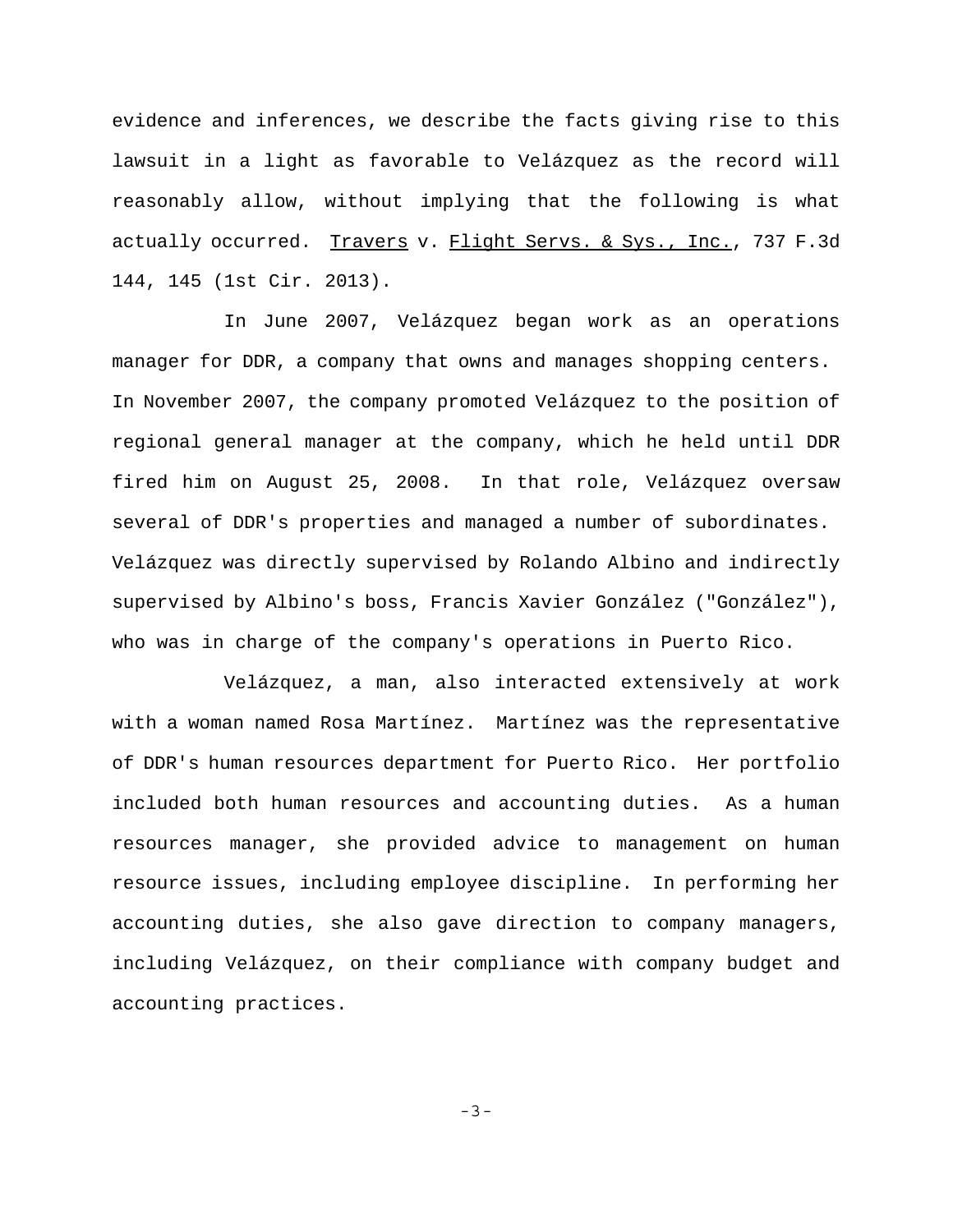Velázquez and Martínez communicated frequently by phone and email. Velázquez admits that during the first ten months of his employment he had a good working relationship with Martínez. The two sometimes flirted with each other, and when Martínez occasionally expressed her romantic interest more explicitly, Velázquez gently rebuffed her. $^{2}$  Velázquez does not claim that he perceived Martínez's behavior during this period as harassing.

Velázquez testified, however, that any flirtatious relationship with Martínez ended in April 2008. On April 10, they had both traveled to the United States for a company meeting and were staying at the same hotel. That evening, Velázquez was walking in the hotel with two female employees of DDR when Martínez appeared in their path. Martínez asked, "what are you guys doing?" Martínez followed Velázquez to his room and, when Velázquez opened his door, tried to force her way in, then stood outside the door. When Velázquez threatened to call security, Martínez left. Immediately afterwards, Martínez sent multiple emails to Velázquez and one of the women he was with, suggesting that Velázquez was going to have sex with the woman. Martínez also called Velázquez's room multiple times.

 $^{\rm 2}$  For example, Martínez wrote in an email, "[i]t[]is not easy to stay within my five senses with you. . . . [B]ut of course I will contain myself. . . . [I]t is quite easy to love you." In the same email exchange, Velázquez wrote, "No matter if you are miss universe and the woman of my dreams, I would never put in jeopardy my work environment."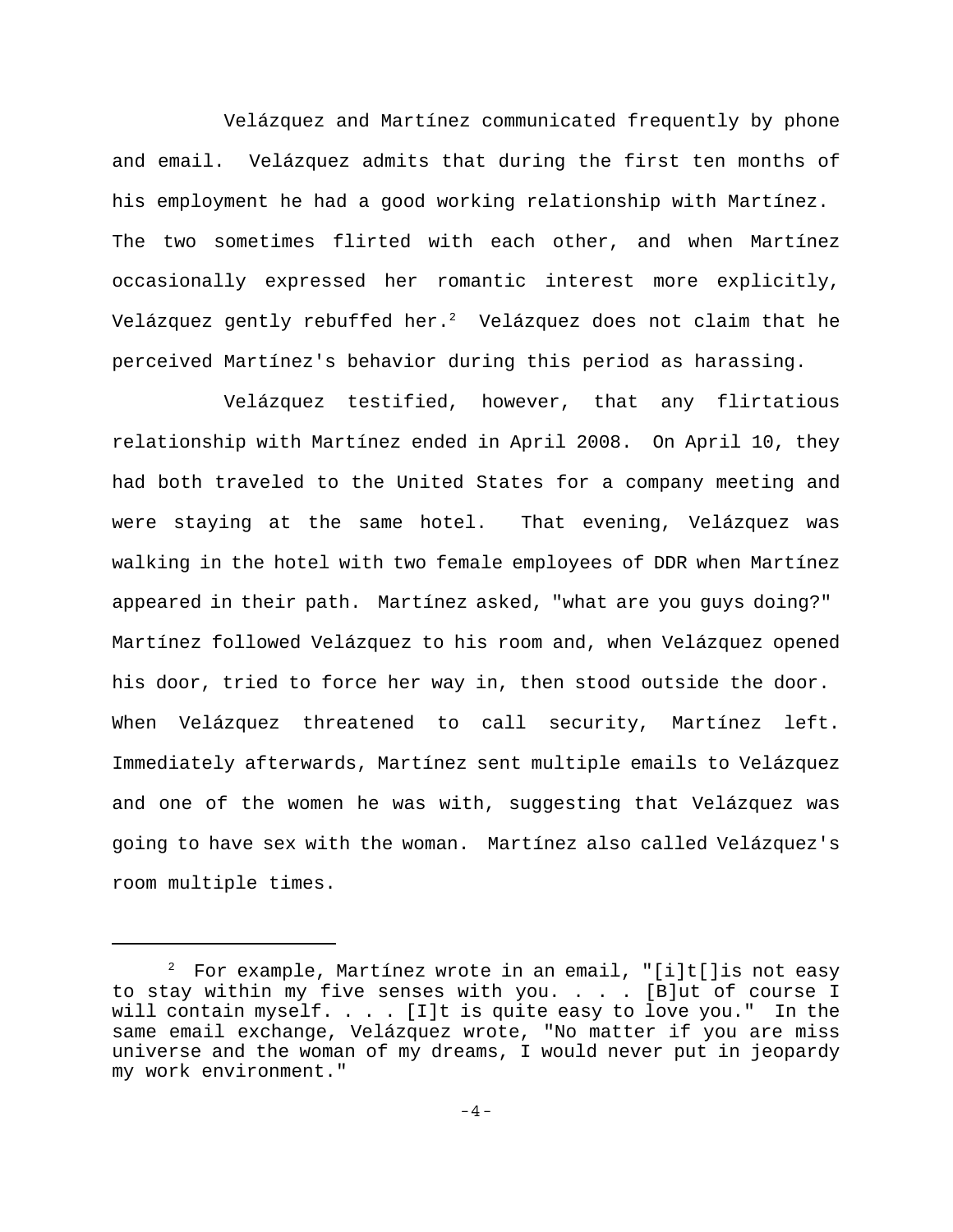In the days after the incident, Velázquez and Martínez exchanged angry emails in which Velázquez firmly stated that he had no interest in a romantic relationship and asked Martínez to respect that decision.3 Martínez responded angrily, making statements that Velázquez perceived as threatening to have him fired for rejecting her. Martínez wrote, for example, "I don't have to take revenge on anyone; if somebody knows your professional weaknesses, that person is me." In another email in the same chain, Martínez said, "you disappoint me and . . . are not even half of what you boast you are," adding, "I cannot allow any of you to risk the team's success." Furthering supporting his perception that Martínez was threatening him, Velázquez cites testimony from one of their co-workers who reportedly heard Martínez tell Velázquez, "you are nothing without me," in a way that the coworker thought was meant to be intimidating.

Shortly after the hotel encounter, Velázquez complained orally about Martínez's behavior to his supervisor Albino. Albino advised Velázquez to "[s]end [Martínez] a conciliatory email" because, if Velázquez did not, "[s]he's going to get you terminated." Then, Albino and another man jokingly suggested to Velázquez that he should have sex with Martínez. In the summer of

 $^3$  For example, Velázquez said to Martínez: "I would . . . never reciprocate what you felt"; "I will contact you merely for professional matters"; and, "You have to stop being jealous . . . [Y]ou are married and I have [J]anily [Velázquez's wife]."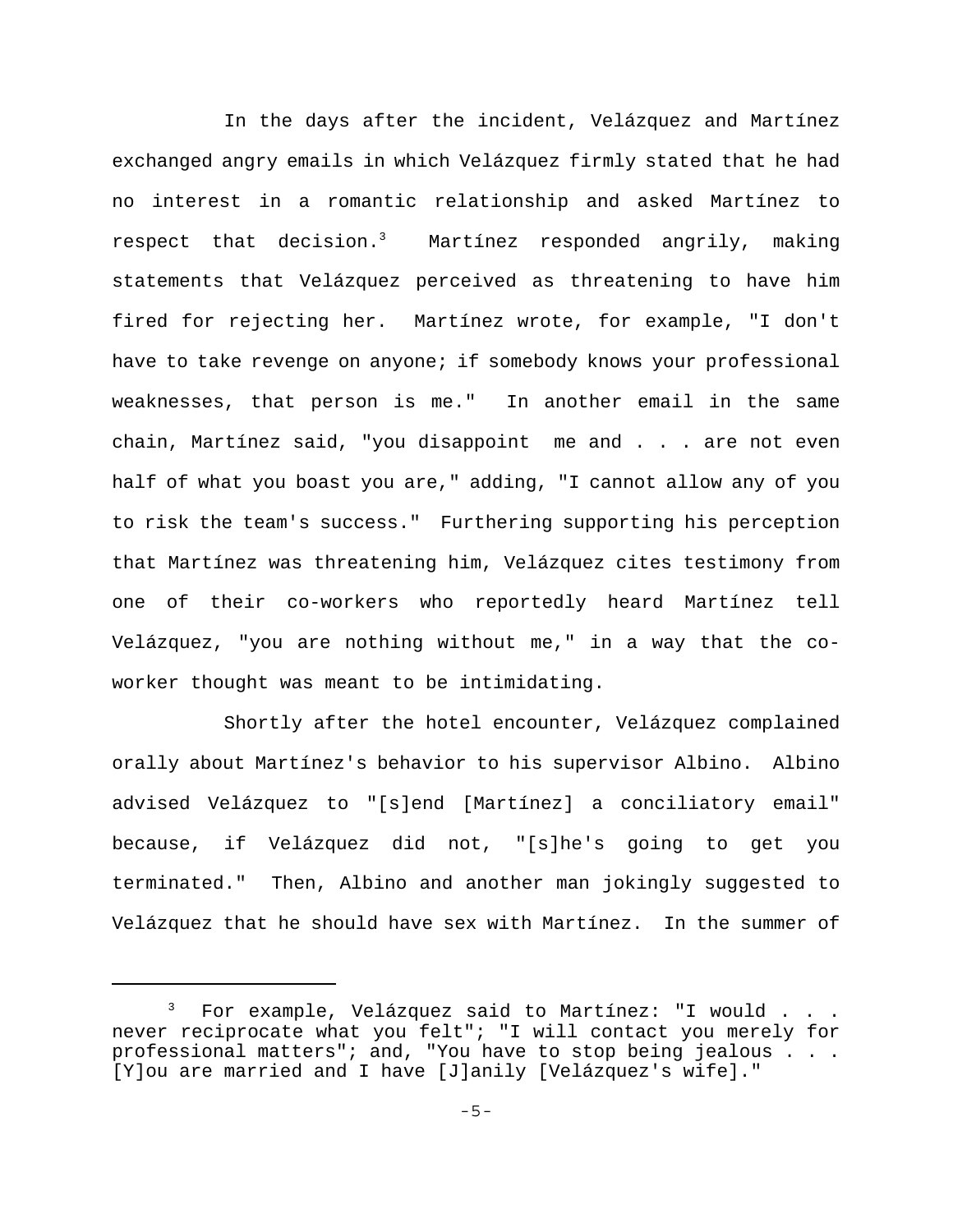2008, Velázquez complained further about Martínez's behavior to both Albino and González. Though Velázquez never filed a written complaint, DDR does not claim that it maintained any formal complaint procedure with which Velázquez failed to comply.

Meanwhile, Martínez began discussing Velázquez's job performance with Albino and González, including copying them on emails to Velázquez which can be read as critical of his work. Martínez, Albino, and González began to extensively discuss a number of other accusations against Velázquez in August 2008 that originated from sources other than Martínez, including Albino's own criticisms of his subordinate's work. Martínez summarized the allegations against Velázquez in an email to the others on August 18, 2008, stating "I understand that you need to verify the following issues in your meeting that were brought to my attention by the staff, which, if confirmed, I understand, and in comparison with other previous situations, would cause the termination of employment."

Two days later, Albino sent a memo to Martínez and González detailing a meeting with Velázquez's subordinates, which Albino suggested largely confirmed the allegations against Velázquez. Albino concluded that Velázquez needed to be disciplined and, "if necessary," fired. But González, the top company official in Puerto Rico, thought that termination was not yet justified, writing that he would instead issue a "formal

-6-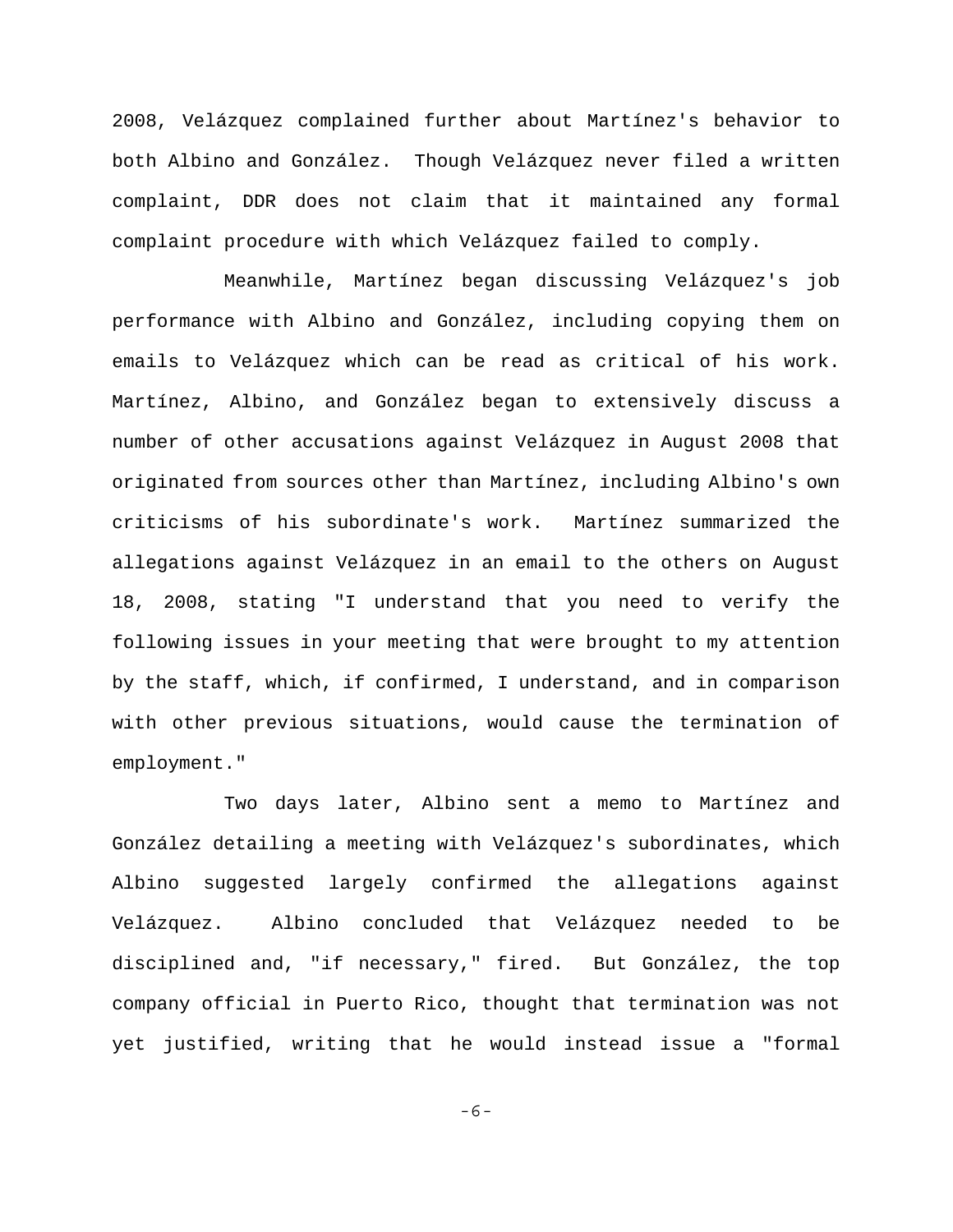warning memo" and "recommend a 30 day PIP [Performance Improvement Plan]" to encourage Velázquez to "improve in his attendance and punctuality."

Martínez, however, was not to be deterred so easily in her attempt to convince Velázquez's bosses to fire him. In an email sent on the afternoon of August 21, she responded that she was "obligated to refer this" to two senior officials at the company's headquarters in Ohio: Nan Zieleniec, the company's Senior Vice-President for Human Resources, and Diane Kaufman, the Director of Employment and Employee Relations.

That same day, Velázquez saw Martínez at a hotel in Michigan where they both were staying for a business meeting. When Velázquez got in an elevator to go to his hotel room, Martínez followed him into the elevator and then out when he got to his floor. Martínez told Velázquez that she didn't love her husband, that she did love Velázquez, and that she wanted to have a romantic relationship with him. Velázquez found Martínez's statements and conduct to be disturbing, like those of "a mentally ill person." He told Martínez that he did not want to have a romantic relationship with her and that she should stop following him, which she eventually did.

Later that night, Martínez sent an email to Zieleniec and Kaufman in Ohio. Although that email included her earlier correspondence with González, she did not copy him on the email.

-7-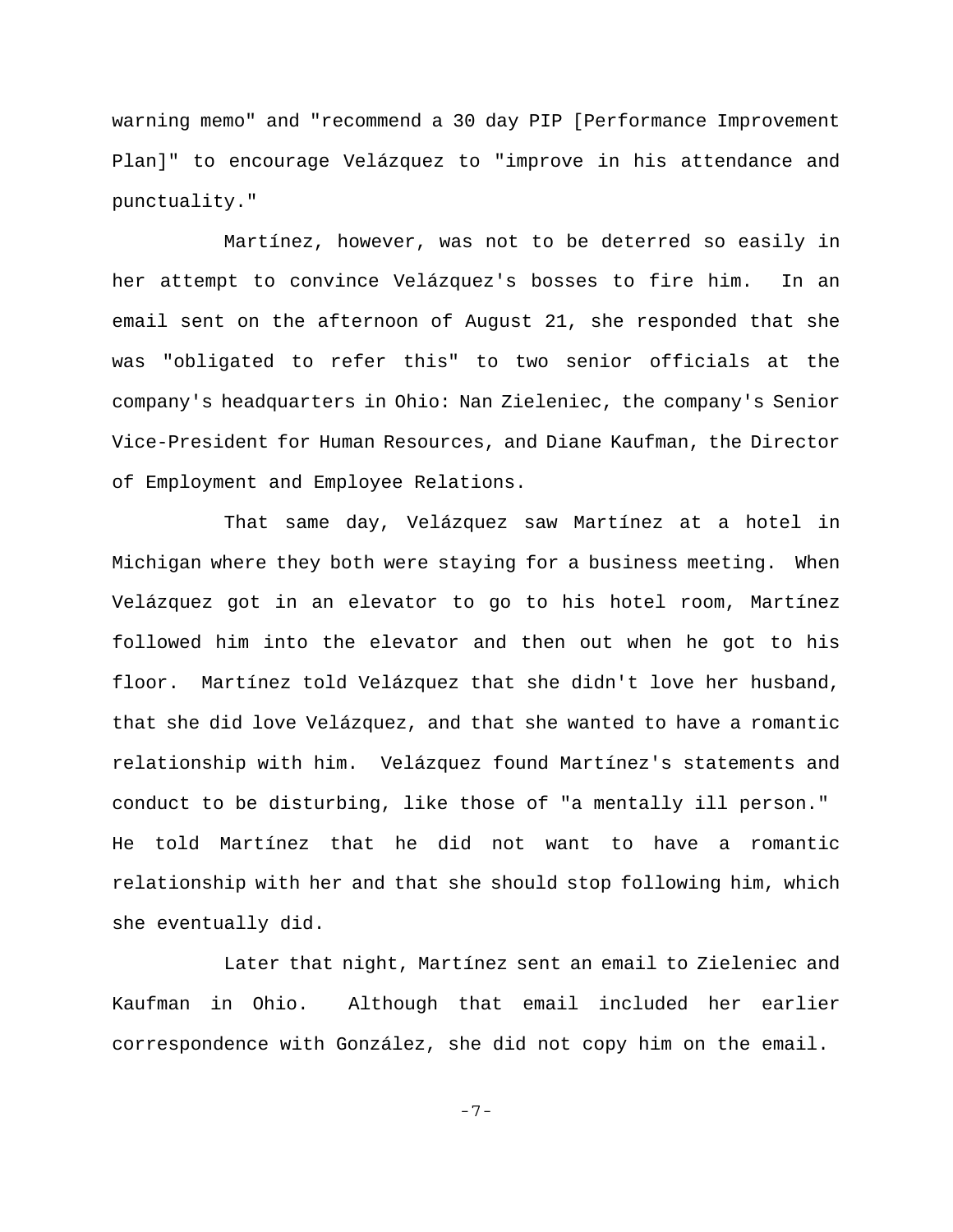In a long note, Martínez wrote that she was "in disagreement with having this person in a PIP plan," as González had suggested, "because his behavior has been against the company code of conduct and has already impacted the trust from other team members." Martínez continued: "It is my recommendation this person is terminated immediately."

Four days later, on August 25, 2008, Velázquez was summoned to a meeting with Albino and González. After González asked Velázquez about his absences from work, and received answers he regarded as inconsistent with what Martínez and Albino had told him, González decided to terminate Velázquez's employment. On a written form, the reasons listed for Velázquez's firing were "[a]bsenteeism," "[f]ailure to report," and "[u]nsatisfactory performance."4

## **II. Standard of Review**

We review de novo the district court's grant of summary judgment to DDR. McArdle v. Town of Dracut, 732 F.3d 29, 32 (1st Cir. 2013). Under Federal Rule of Civil Procedure 56, a "court shall grant summary judgment if the movant shows that there is no genuine dispute as to any material fact and the movant is entitled to judgment as a matter of law." Fed. R. Civ. P. 56(a). A dispute is "genuine" if "a reasonable jury, drawing favorable inferences,

The termination form was signed by Martínez, although Velázquez does not make any argument based on that fact or even mention it.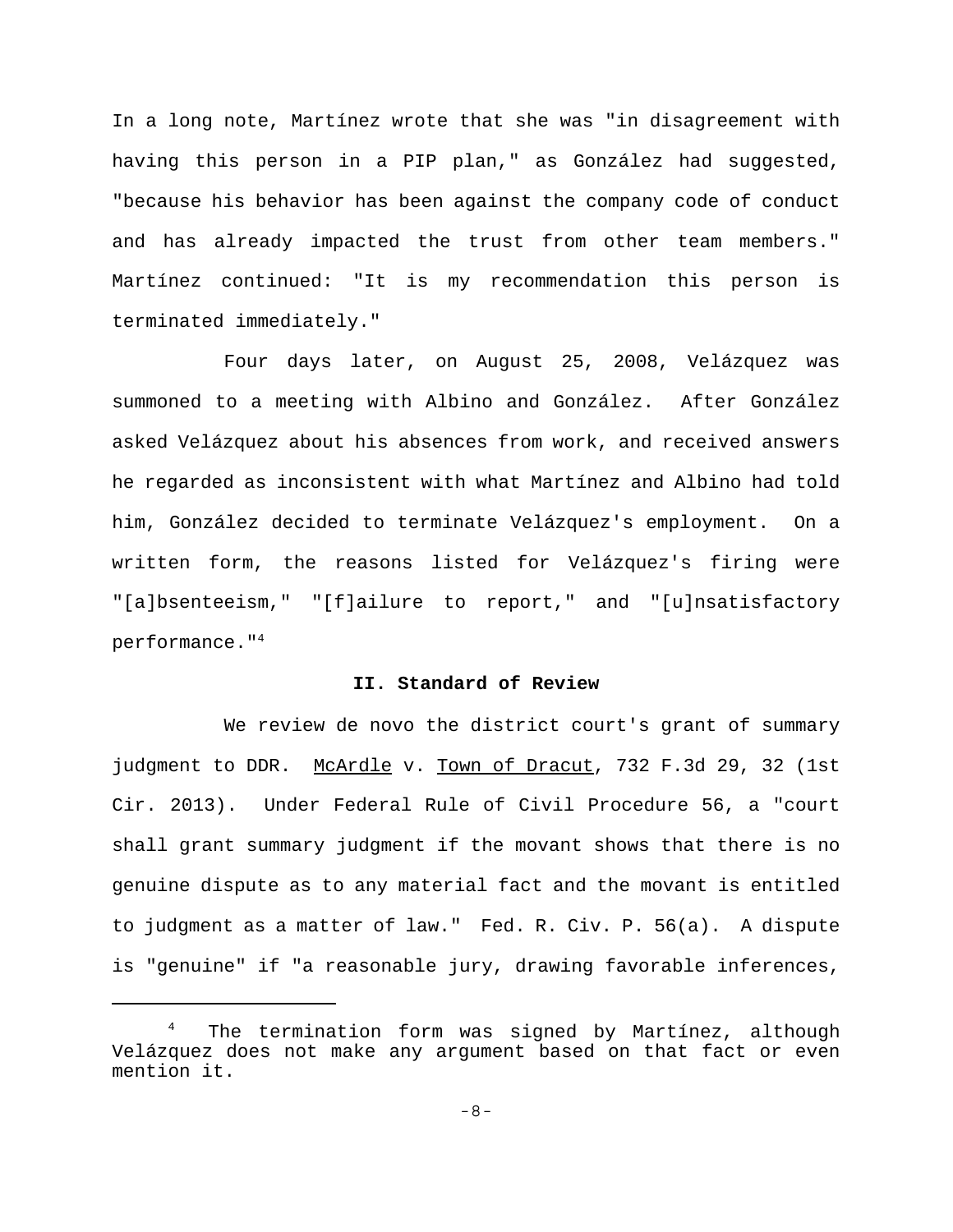could resolve it in favor of the nonmoving party. . . . Conclusory allegations, improbable inferences, and unsupported speculation, are insufficient to establish a genuine dispute of fact." Triangle Trading Co. v. Robroy Indus., 200 F.3d 1, 2 (1st Cir. 1999) (internal citations, quotation marks, and alterations omitted).

#### **III. Analysis**

Velázquez alleges that DDR discriminated against him on the basis of sex in violation of Title VII, both in terminating him and in subjecting him to a hostile workplace. He also claims that DDR retaliated against him for complaining of sexual harassment. We start with his two discrimination claims, then turn to his retaliation claim.

## **A. Alleged Termination for Refusing Sexual Advances**

Velázquez claims that Martínez caused his termination because he rebuffed her sexual advances. We consider first whether a reasonable jury could so find based on the record in this case. Second, because precedent delineates special rules for discrimination by supervisors, as opposed to co-workers, we discuss whether a reasonable jury could find that Martínez was Velázquez's supervisor. Answering "no," we then tackle the question of whether a plaintiff in Velázquez's situation can nevertheless prevail under Title VII on a claim for discriminatory termination under a socalled quid pro quo theory. See Lipsett v. Univ. of Puerto Rico, 864 F.2d 881, 897 (1st Cir. 1988) (explaining that quid pro quo

-9-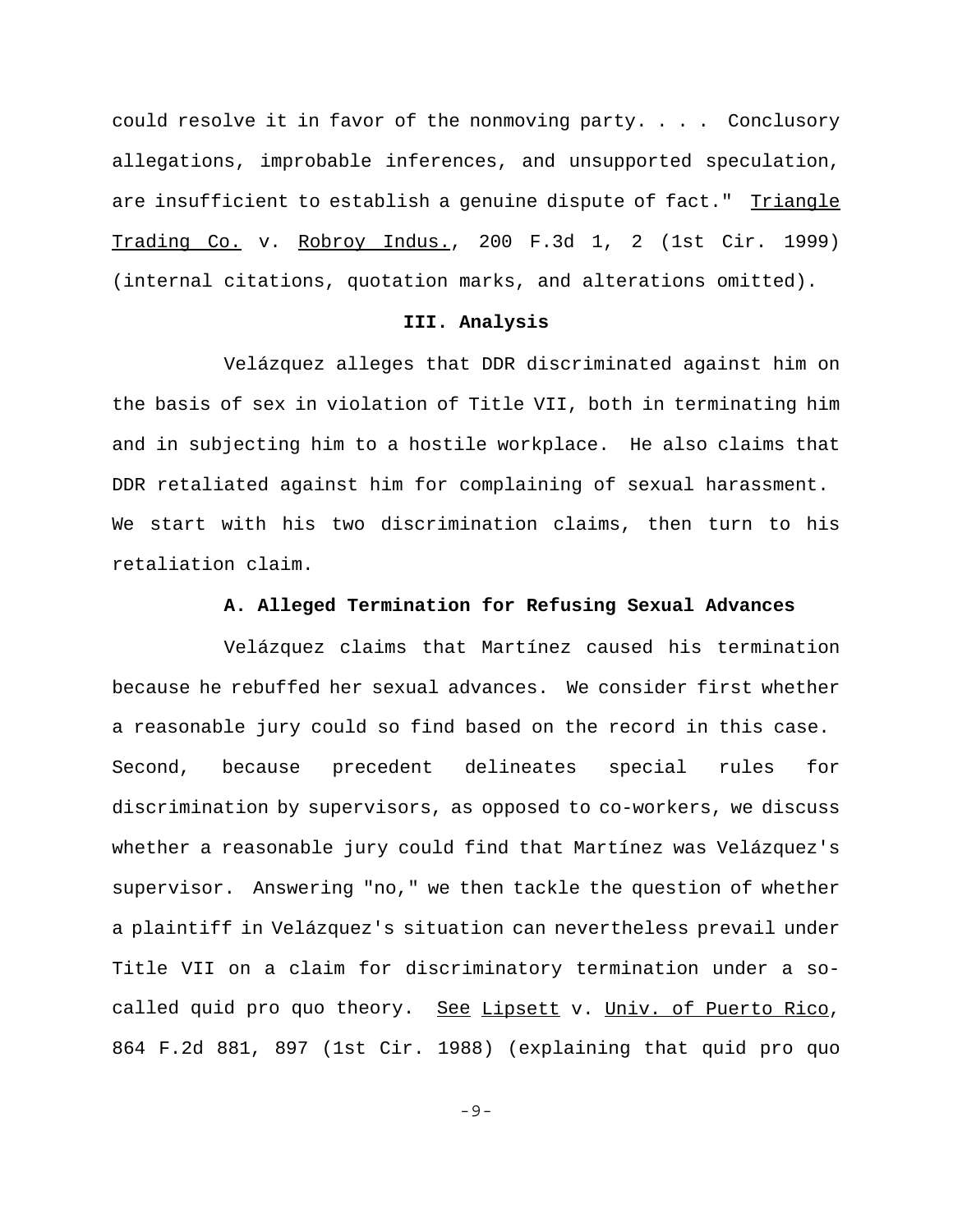harassment occurs "when a supervisor conditions the granting of an economic or other job benefit upon the receipt of sexual favors from a subordinate, or punishes that subordinate for refusing to comply").

# **1. A reasonable jury could find that Martínez's discriminatory efforts were the proximate cause of Velázquez's firing**.

Viewing the evidence in a light favorable to Velázquez, drawing reasonable inferences in his favor, and resolving issues of credibility in his favor as well, a jury could reasonably decide that Martínez conveyed to Velázquez a threat: engage in a romantic and sexual relationship with me, or I will manage to undercut you at work and get you fired. Velázquez first perceived that threat in the emails Martínez sent him right after he rebuffed her at a hotel in April, and a rational jury could find his perception reasonable. Indeed, when he reported Martínez's behavior to Albino, his boss, Albino construed Martínez's intentions in precisely that manner, telling Velázquez he should try to repair his relationship with Martínez--perhaps by sleeping with her- because if Velázquez did not, "[s]he's going to get you terminated."

Over the following summer, Martínez harshly criticized Velázquez in emails to him and emails to Albino and González. It also appears that Velázquez may have unintentionally aided her efforts by failing to comply with Albino's directions on several

-10-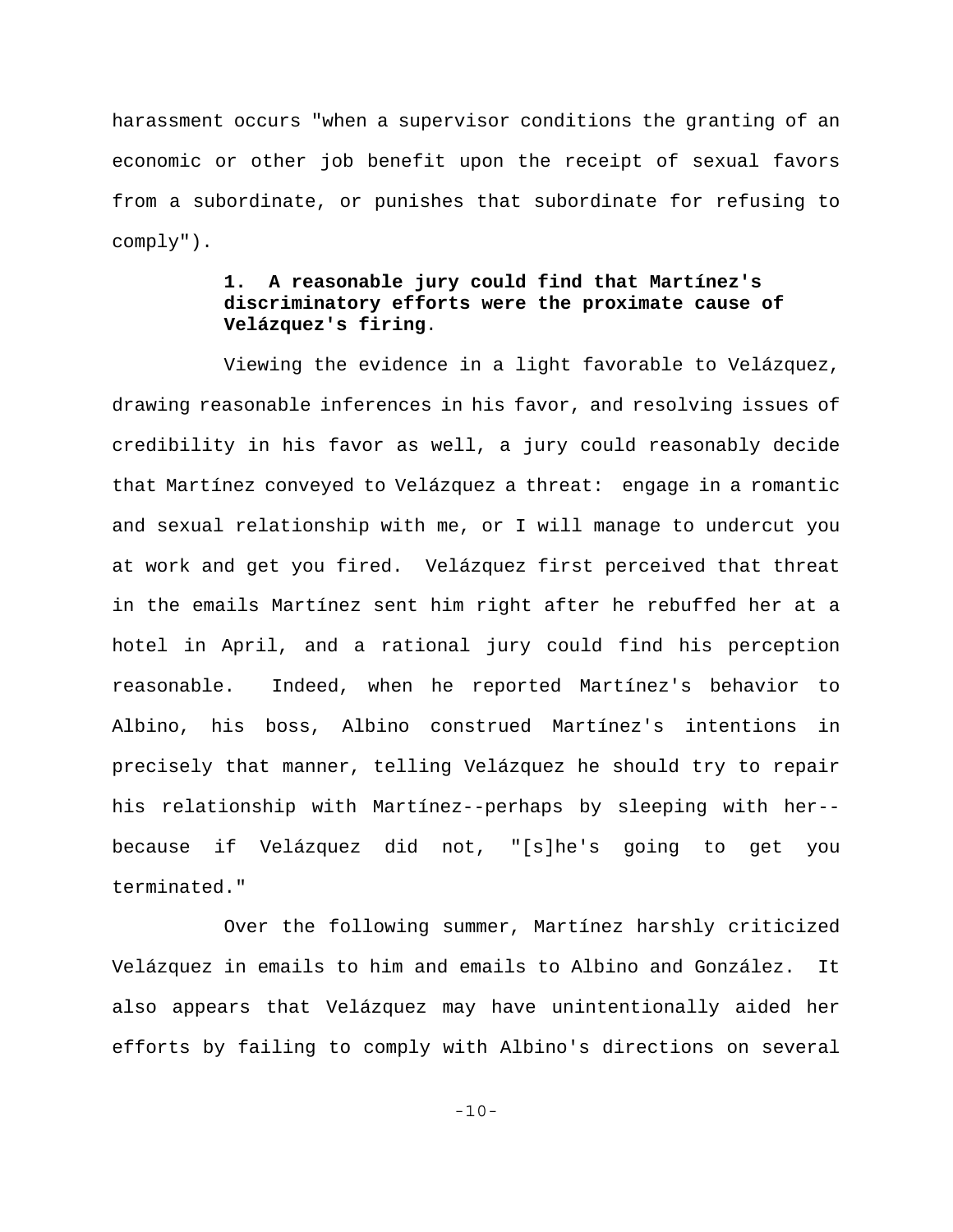matters. Once Martínez had compiled an arsenal of allegations against Velázquez, she then expressed her romantic interest one last time in their second hotel encounter. And when he again rebuffed her, Martínez set to carrying out her threat.

Continuing to view the evidence favorably to Velázquez, a jury could find that Martínez's efforts served as a proximate cause of Velázquez's discharge, as required in these circumstances by Staub v. Proctor Hosp., 131 S. Ct. 1186, 1194 (2011).<sup>5</sup> Martínez's efforts culminated in her email to Zieleniec and Kaufman, senior company officials in Ohio, in which Martínez provided a long list of accusations against Velázquez and a strong recommendation that he should be fired. At the time of the email, González had accumulated a significant amount of information about Velázquez's absences, tardiness, violations of company rules, relations with contractors, and poor supervision of staff. He nevertheless announced his intention not to fire Velázquez yet, deciding instead to issue a thirty-day performance improvement plan. When González so informed Martínez, she balked, telling González that she was "obligated to refer this" to senior human

<sup>&</sup>lt;sup>5</sup> The plaintiff in <u>Staub</u> sued under the Uniformed Services Employment and Reemployment Rights Act (USERRA). Staub, 131 S. Ct. at 1190. The Supreme Court noted that USERRA is "very similar to Title VII," particularly with respect to its causation requirement. Id. at 1191. Although Staub's holding was limited to discrimination by supervisors, we discuss below why a similar theory should be available where the discriminator is a co-worker, if the plaintiff can establish that the employer acted negligently.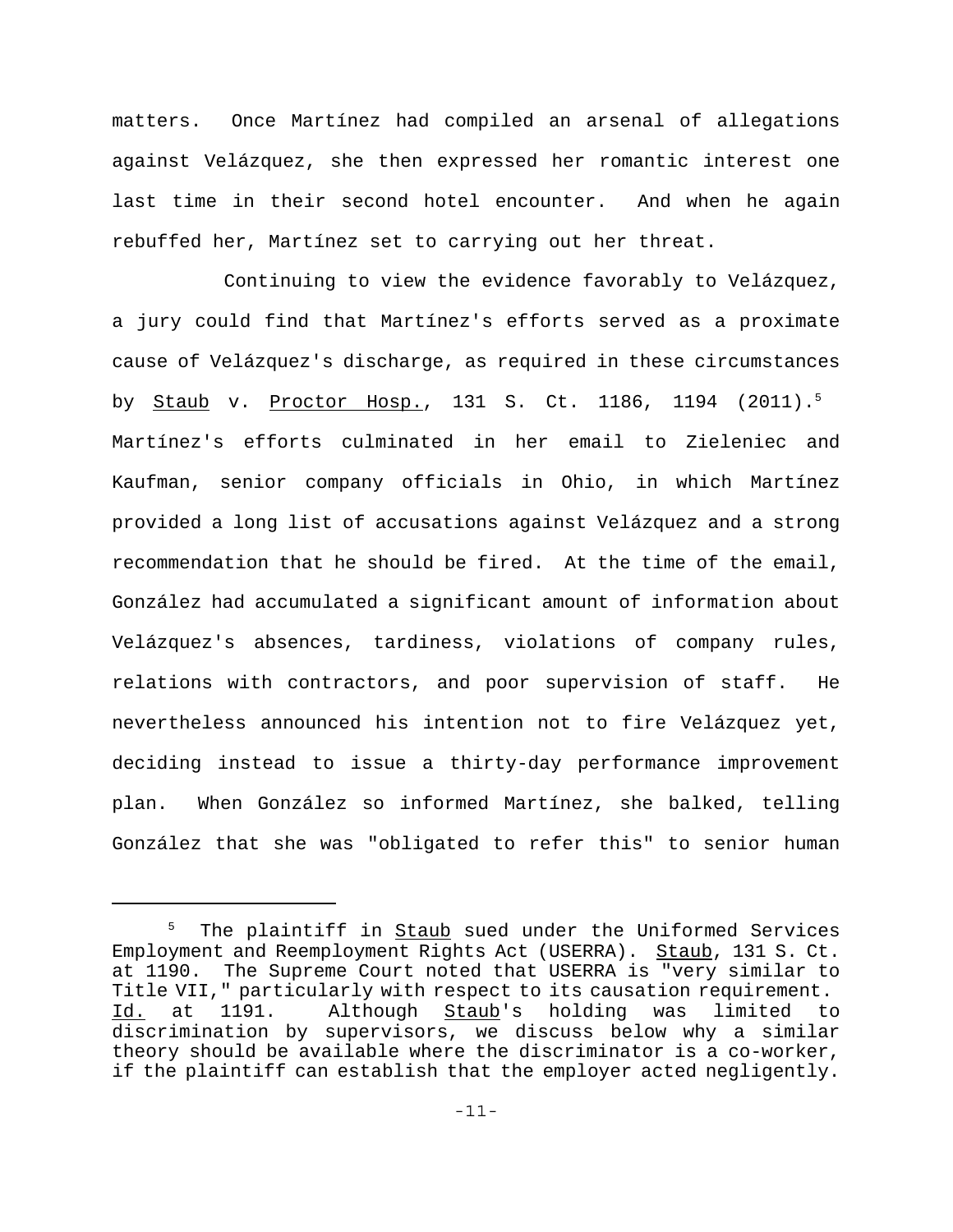resources officials in Ohio. She did so, and Velázquez was fired within days, apparently after Kaufman "questioned [González] about why he recommended a [performance improvement plan]" and told him "they did not see another way out other than termination." While González claims that he changed his mind because Velázquez lied to him in their final meeting, the record would not compel a jury to accept that testimony. Instead, the record would allow a reasonable factfinder to view Martínez's persistent and forceful lobbying as a proximate cause of the discharge.

# **2. No reasonable jury could find that Martínez was Velázquez's supervisor**.

If Martínez were Velázquez's supervisor, then the reasonable findings described above would render DDR vicariously liable. See Staub, 131 S. Ct. at 1194; Vance v. Ball State Univ., 133 S. Ct. 2434, 2439 (2013). Velázquez does argue that Martínez was his supervisor, but we do not agree that a reasonable jury could so conclude.

In Noviello v. Boston, 398 F.3d 76 (1st Cir. 2005), we held that the "key to determining supervisory status is the degree of authority possessed by the putative supervisor." Id. at 95. The extent of a worker's authority is determined not by "nomenclature," but rather by an examination of "actual authority." Id. at 96. And the relevant authority "primarily consists of the power to hire, fire, demote, promote, transfer, or discipline an

-12-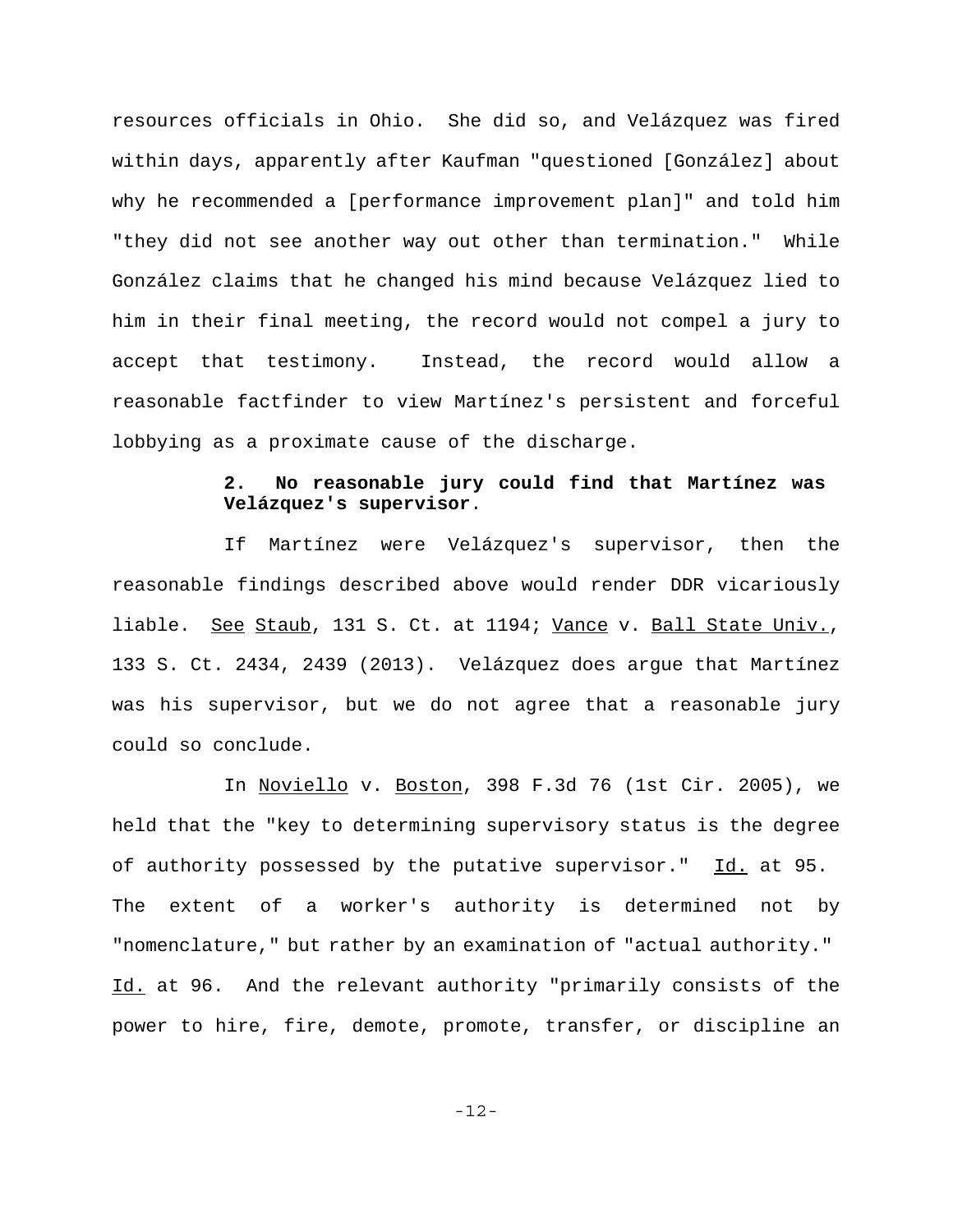employee." Id. (quoting Parkins v. Civil Constructors of Ill., Inc., 163 F.3d 1027, 1034 (7th Cir. 1998)).

In Vance, the Supreme Court expressly confirmed that Noviello applied the proper standard in determining whether a given employee is a "supervisor" for the purpose of making the employer vicariously liable. Vance, 133 S. Ct. at 2453. Vance further trains the relevant inquiry on whether the "employer has empowered that employee to take tangible employment actions against a victim, i.e., to effect a significant change in employment status, such as hiring, firing, failing to promote, reassignment with significantly different responsibilities, or a decision causing a significant change in benefits." $6$  Id. at 2443 (quoting Burlington Indus. v. Ellerth, 524 U.S. 742, 761 (1998)). In adopting this standard, the Supreme Court rejected as "nebulous" and a "study in ambiguity" a broader and more "open-ended test for supervisory status" advocated by the EEOC. Id. at 2443, 49. The Court aimed to adopt a standard that "can be readily applied," and that can "very often be resolved as a matter of law before trial." Id. at 2449-50.

As Vance recognizes, at some point the ability to provide advice and feedback may rise to the level of delegated authority sufficient to make someone a supervisor. Id. at 2452. For

<sup>&</sup>lt;sup>6</sup> Although <u>Vance</u> says that it adopts the same test we used in Noviello, the description of "tangible employment action" in Vance omits the reference to "discipline" contained in Noviello. Exactly how to reconcile these conflicting indicators is not material to this case.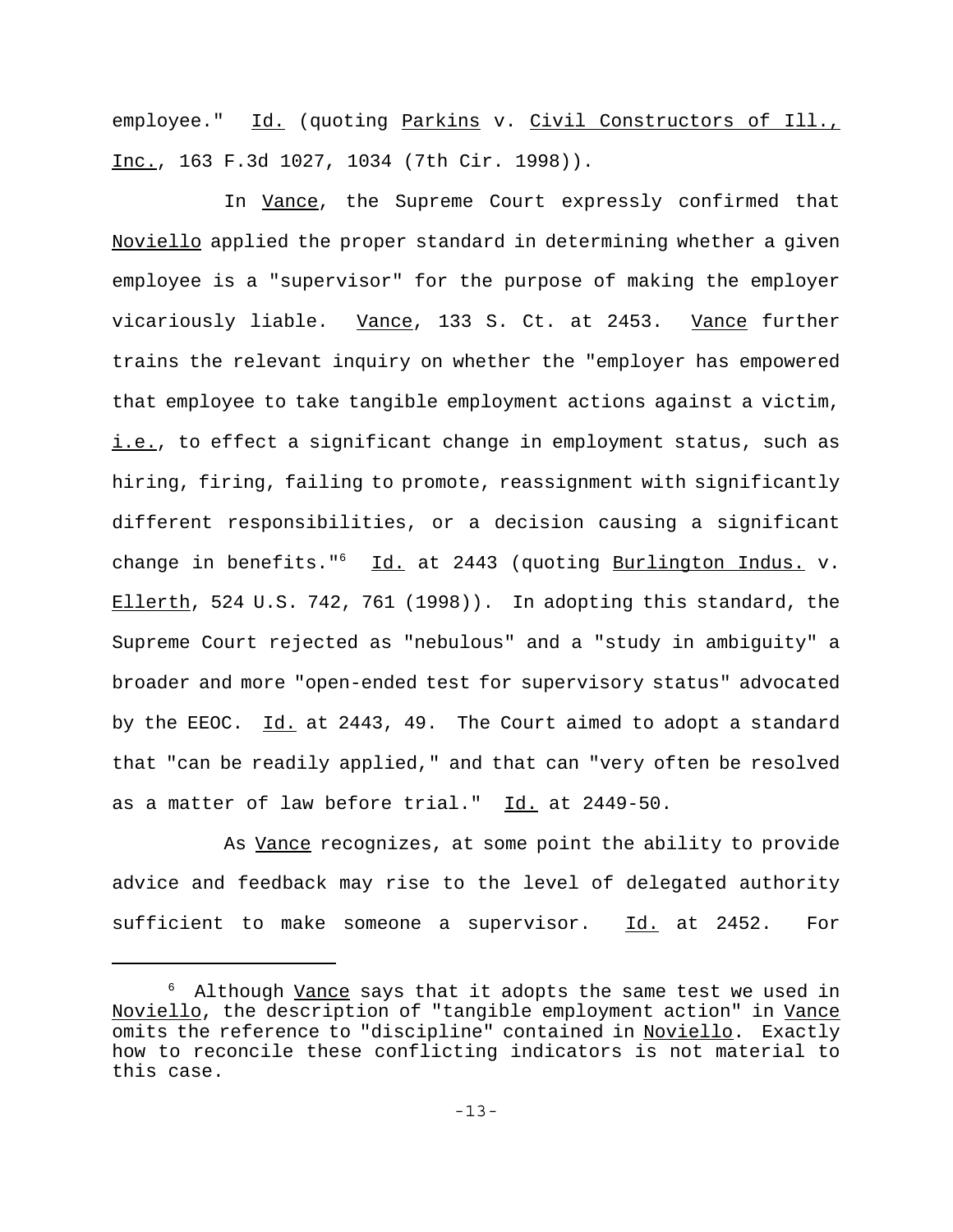example, where the employer vests formal authority in a person who, due to physical remoteness, must rely entirely (or, perhaps, mostly) on the recommendation of another, the person whose recommendation is relied upon may be deemed to have been delegated the authority to make the decision. Id. (citing Rhodes v. Illinois Dept. of Transp., 359 F.3d 498, 509 (7th Cir. 2004) (Rovner, J., concurring in part and concurring in judgment)). There is nothing in Vance, though, to warrant ignoring the difference between providing advice and feedback to one who has independent sources of information and truly makes the decision, and providing a recommendation to one whose acceptance of the recommendation is pro forma. Vance makes clear that the latter situation can support a finding of delegated supervisory authority. Were we also to treat the former situation as such a delegation, much of the clarity and predictability Vance seeks to ensure would be lost.

Here, setting aside Velázquez's conclusory testimony, there is no evidence that DDR delegated to Martínez any relevant authority over any tangible employment actions affecting Velázquez (including the authority to discipline him). At most she possessed some limited "responsibility to direct" Velázquez in certain accounting and human resource protocols, a type of responsibility rejected in Vance as insufficient to make one a supervisor. Id. at 2452. The record is clear that Albino was Velázquez's direct boss, and that Albino's boss, González, decided whether and how to

-14-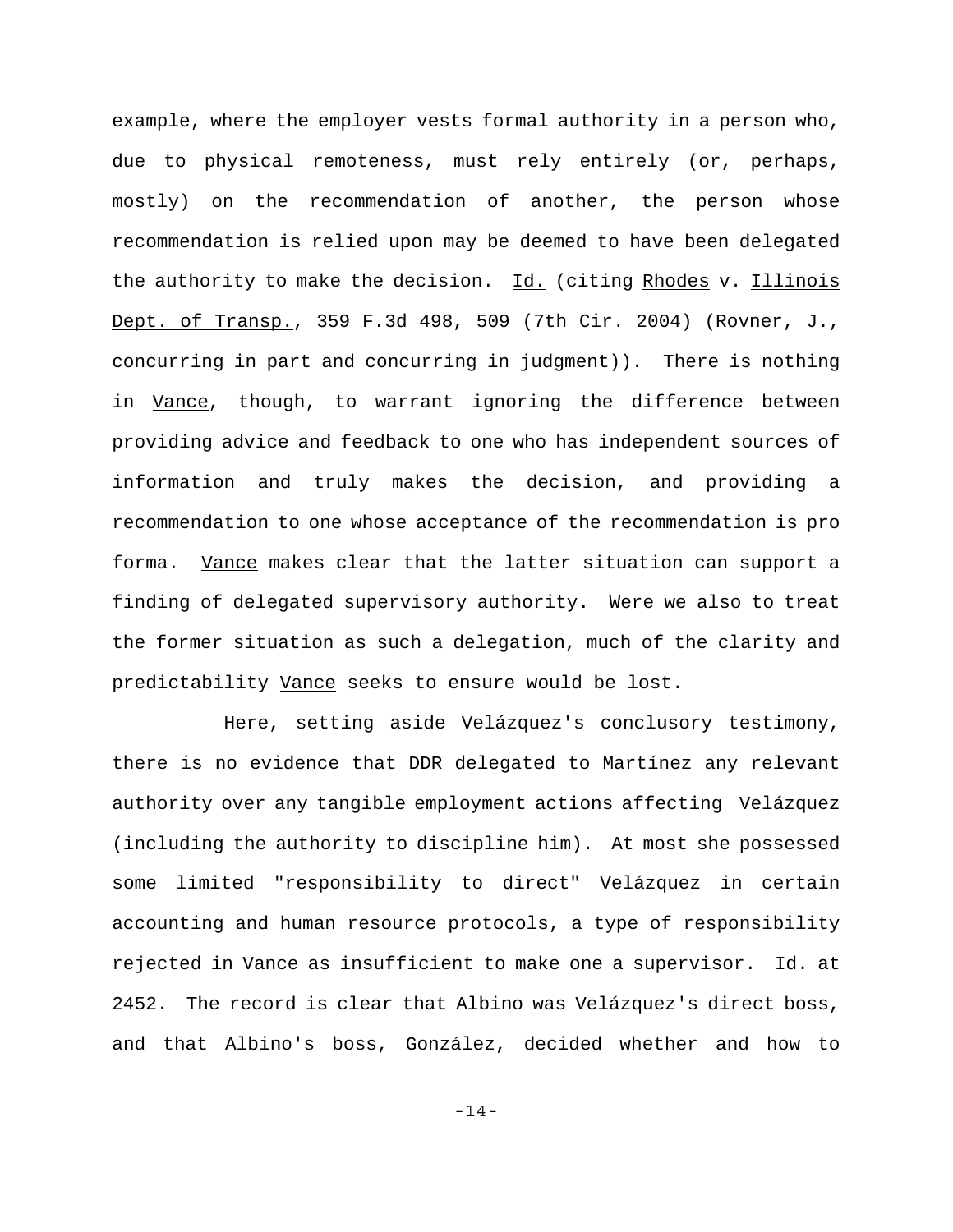discipline or reward Velázquez. The corporate structure in this sense was a classic line and staff structure in which Albino and González were the line supervisors, one above the other, while Martínez filled a supporting staff function, providing advice and assistance in her capacity as a member of the human resource department, as well as feedback based on her own direct interactions with González's subordinates.

When Albino and González began to consider firing Velázquez, they undertook to gather information about him from numerous sources, even interviewing those who worked for him. Martínez's own actions further demonstrate that she lacked the authority to fire or even discipline Velázquez. Rather, she needed to lobby others--especially González--who had the authority in form and in fact. That she was successful may show that she was a formidable adversary as a co-worker, just as Albino warned, but it does not make her Velázquez's supervisor as defined in Vance.

In applying Vance and Noviello in this manner, we recognize that those cases involved claims of hostile environment sexual harassment, not claims of quid pro quo harassment. But we see no reason why a person might be deemed to be a supervisor in connection with one type of harassment and not the other, or why the distinction between supervisors and co-workers, underscored so strongly in Vance, would cease to matter in the context of quid pro quo harassment. On the contrary, the language of Vance suggests

-15-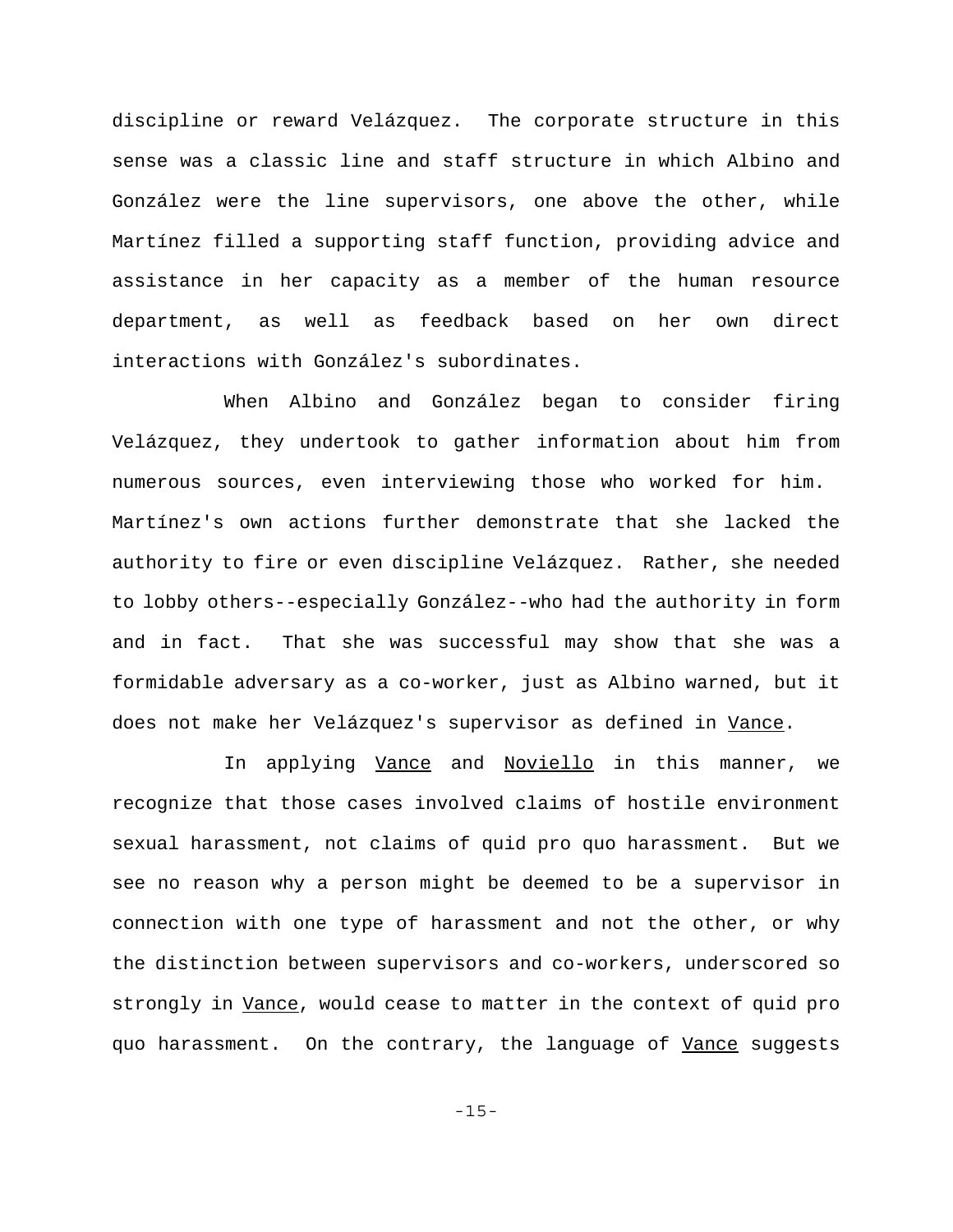that its limitation on vicarious liability applies more broadly, to all forms of "unlawful harassment." See 133 S. Ct. at 2443. And Vance includes within its conception of harassment those situations in which "harassment culminates in a tangible employment action," i.e., quid pro quo harassment. Id. at 2439. See also Perez-Cordero v. Wal-Mart Puerto Rico, Inc., 656 F.3d 19, 26 (1st Cir. 2011) (classifying quid pro quo as a form of sexual harassment). So, too, Vance's emphasis on the value of less complex rules in this area of the law counsels for applications of its holding to all forms of harassment.

# **3. DDR could nevertheless be found liable for negligently allowing Martínez's discriminatory acts to cause Velázquez's firing**.

Our conclusion that Martínez was not a supervisor does not necessarily absolve DDR of potential liability for Velázquez's discharge. The Supreme Court has not yet ruled on the precise question of whether employer liability premised on a finding of negligence can be limited to cases of "hostile workplace" discrimination, as opposed to discriminatory termination. See Staub v. Proctor Hosp., 131 S. Ct. 1186, 1194 n.4 (2011) ("We express no view as to whether the employer would be liable if a co-worker, rather than a supervisor, committed a discriminatory act that influenced the ultimate employment decision."). The Court has cautioned, though, that the distinction between hostile workplace claims and quid pro quo claims is "of limited utility." Burlington

-16-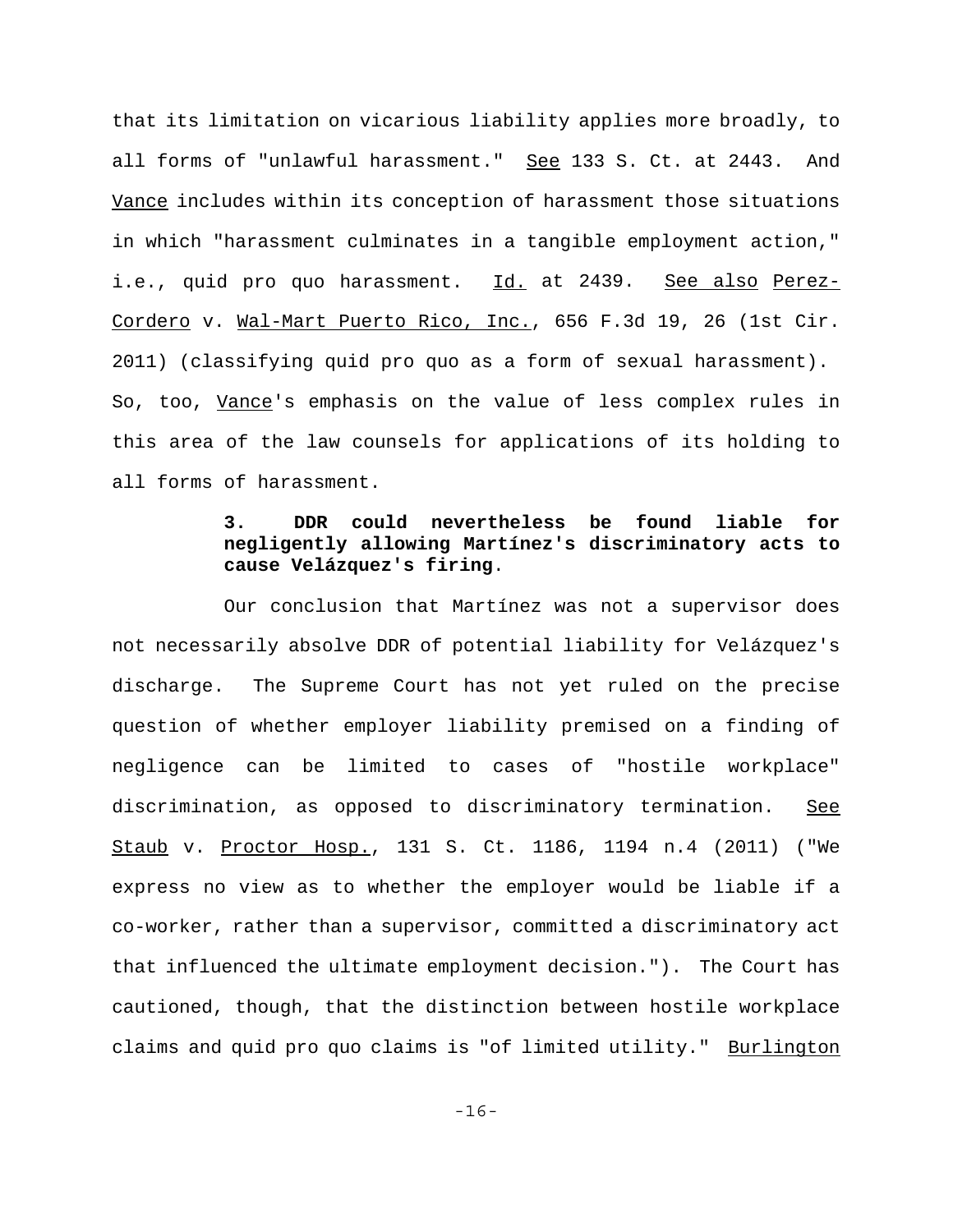Indus. v. Ellerth, 524 U.S. 742, 751 (1998). And we see no basis for applying that distinction to permit a negligent employer to escape (or incur) liability on one type of claim but not the other. The same considerations of simplicity touted in Vance that counsel against heightening the potential for liability on quid pro quo claims counsel as well against lessening the potential for liability.

Suppose, for example, that a white employee repeatedly taunts a black co-worker with vicious racial epithets and also lodges a series of false complaints about the victim to their supervisor in a racially-motivated attempt to have the victim fired. Certainly the employer could be held liable for negligently permitting the taunting. Vance, 133 S. Ct. at 2439. So, too, the employer should be liable if it fires the victim based on complaints that it knew (or reasonably should have known) were the product of discriminatory animus. In either situation, the same elements are present: an act of discrimination is allowed to cause harm by an employer that knows or reasonably should know of the

-17-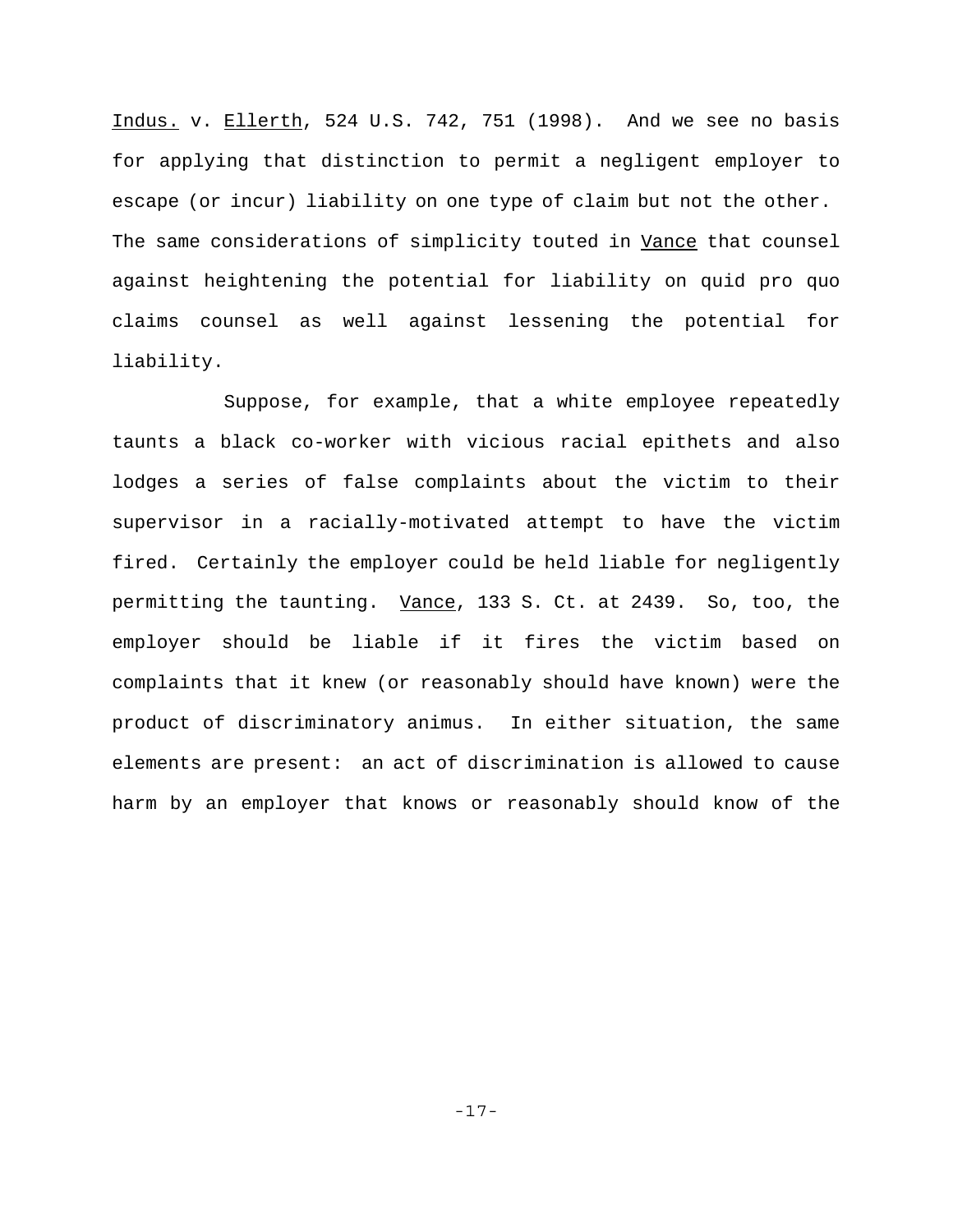discrimination. Other courts have reached the same conclusion, at least implicitly.<sup>7</sup>

In short, an employer can be held liable under Title VII if: the plaintiff's co-worker makes statements maligning the plaintiff, for discriminatory reasons and with the intent to cause the plaintiff's firing; the co-worker's discriminatory acts proximately cause the plaintiff to be fired; and the employer acts negligently by allowing the co-worker's acts to achieve their desired effect though it knows (or reasonably should know) of the discriminatory motivation. Here, a reasonable jury applying this test could find in favor of Velázquez.

## **B. Hostile Workplace Claim**

As to Velázquez's more traditional hostile workplace claim, we agree with the district court that it offers no independent route to a judgment for Velázquez. To prevail on the claim, Velázquez would have to show that harassment was "so severe or pervasive as to alter the conditions of [his] employment and

See, e.g., Flitton v. Primary Residential Mortgage, Inc., 238 F. App'x 410, 418 & n.5 (10th Cir. 2007) (finding that a discriminatory termination claim could be supported by discriminatory comments by someone the plaintiff reported to, but who was not labeled a supervisor and did not make the decision to fire her); Oakstone v. Postmaster Gen., 332 F. Supp. 2d 261, 273 (D. Me. 2004) (holding that an employer could be held liable on a negligence theory for taking tangible employment actions based on a co-worker's discriminatory reports); see also Johnson v. Koppers, Inc., 726 F.3d 910, 915 (7th Cir. 2013) (assuming that a coworker's discriminatory report could support a Title VII discriminatory termination claim, but rejecting the claim because the report was not the proximate cause of the termination).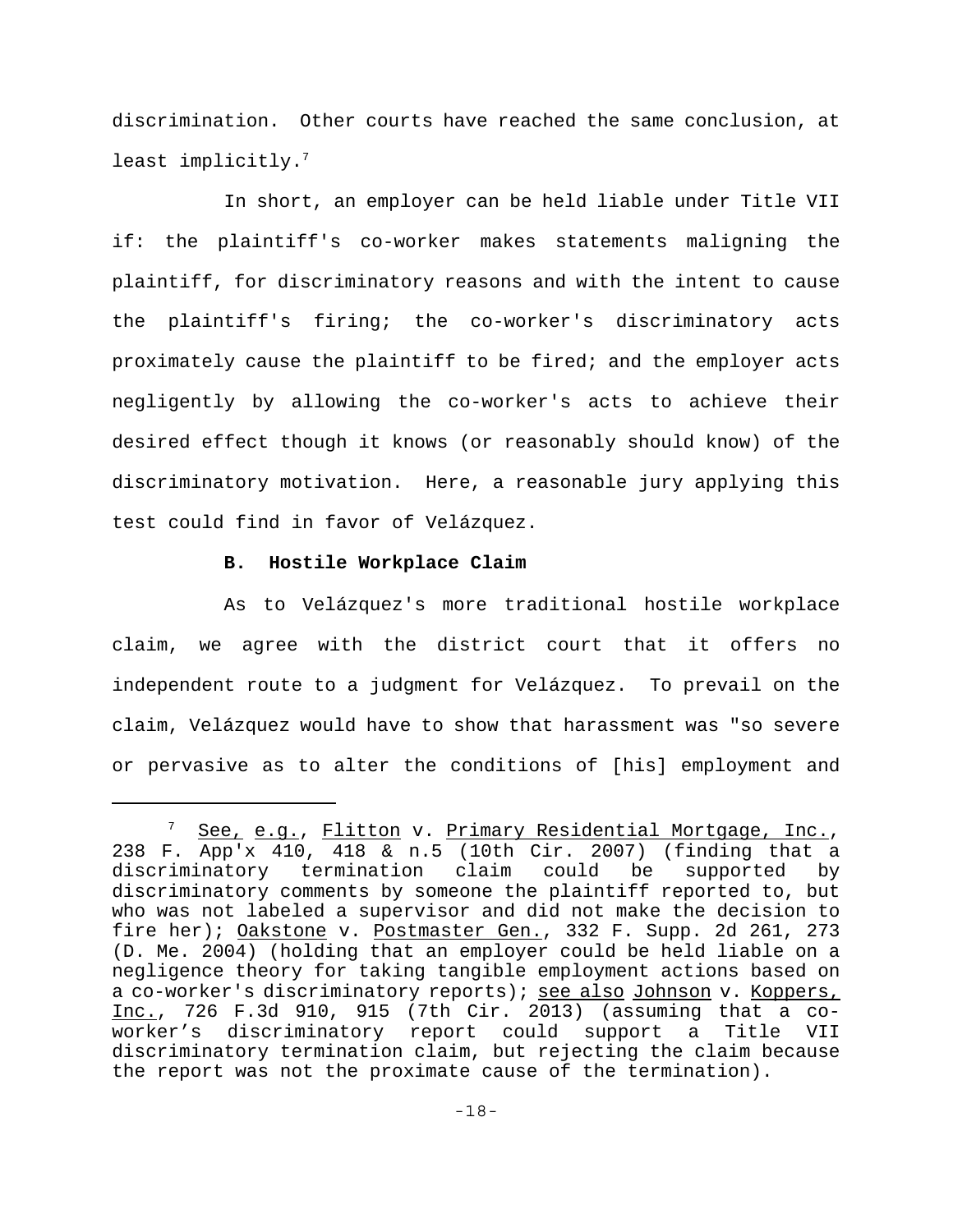create an abusive working environment." Faragher v. City of Boca Raton, 524 U.S. 775, 786 (1998) (internal quotation marks omitted). Aiming to prevent Title VII from becoming a "general civility code," the Supreme Court has held that a plaintiff must show that the "sexually objectionable environment [was] both objectively and subjectively offensive," such that "a reasonable person would find [it] hostile and abusive" and the "victim in fact did perceive to be so." Id. at 787-88. Elaborating this latter requirement, we have held that a plaintiff alleging that sexual advances created a hostile workplace cannot prevail unless the advances were "unwelcome." O'Rourke v. City of Providence, 235 F.3d 713, 728 (1st Cir. 2001).

Here, we must rely on Velázquez's deposition testimony, along with a series of emails between him and Martínez, to determine whether he could prevail. $8$  Reviewing this evidence, the district court ruled that Martínez's conduct was neither "unwelcome" nor "severe or pervasive." On the first point, the district court found that "the Plaintiffs and Martínez had the type of relationship where they . . . exchanged emails that were sometimes flirtatious, used vulgar language, had sexual content and were not work related." We disagree with the district court, but only in part: based on Velázquez's testimony, a reasonable jury

<sup>8</sup> Velázquez also submitted an affidavit, but the district court struck it as tardy, and Velázquez does not appeal that ruling.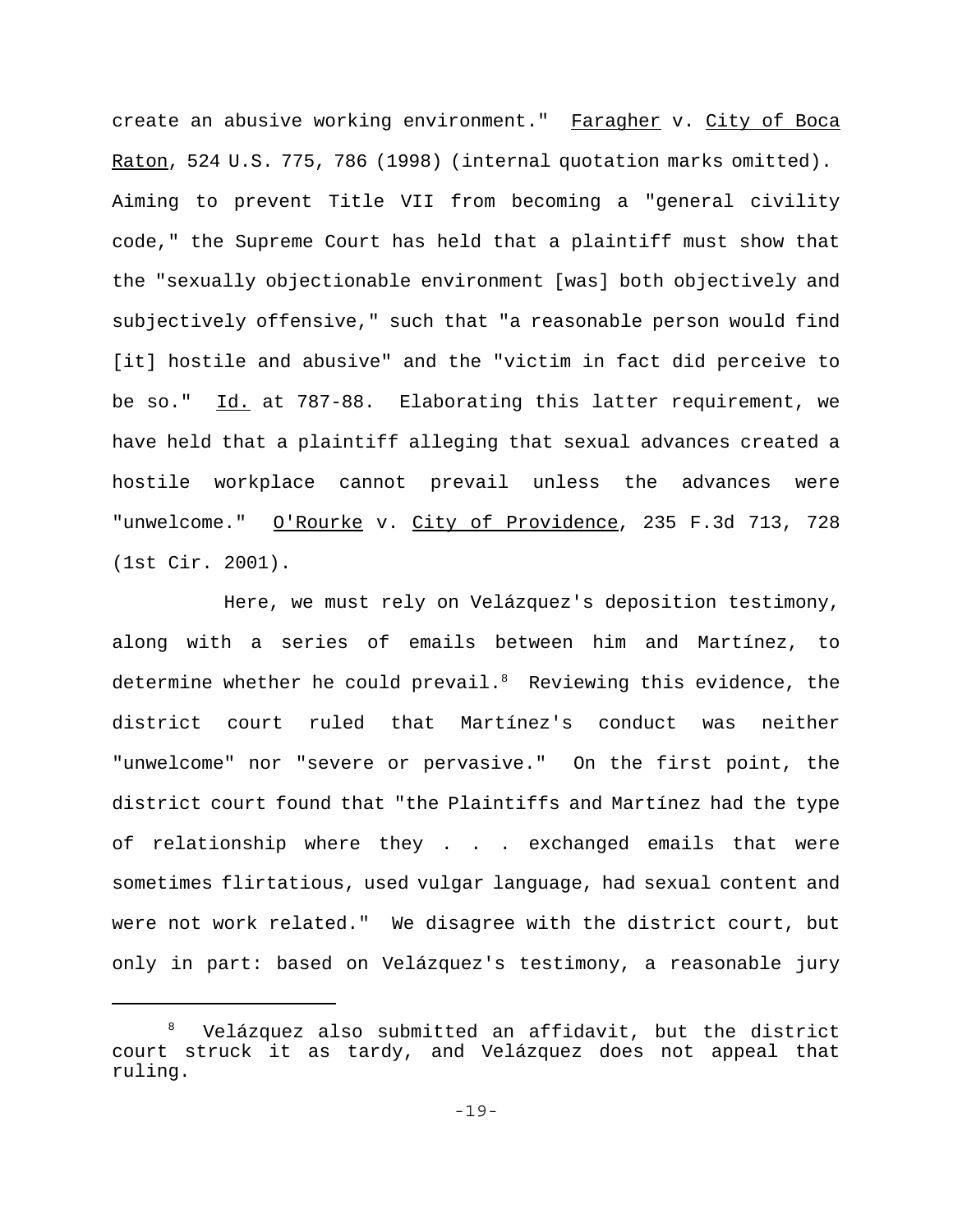could conclude that Martínez's advances were unwelcome after their falling out, but not before. Velázquez has summarized his own testimony as stating that he "had a good working relationship with Martínez" until April 2008 but that "Martínez, since the month of April 2008, up until [his] termination, started to harass, discriminate and retaliate against [him] . . . ." Indeed, Velázquez testified at his deposition that he started feeling intimidated by Martínez only "after the April incident" at the hotel. Before that incident, their relationship was characterized by "trust," a "certain appreciation," and mutual flirtation, including the use of "double intender [sic] words."

The email evidence supports Velázquez's testimony, showing that he and Martínez once had a mutually flirtatious relationship that ended during their email exchange from April 10th to 12th following the first hotel incident. During that exchange, Velázquez harshly rebuffed Martínez<sup>9</sup> and she reacted angrily.<sup>10</sup> The talk was apparently cathartic, at least temporarily, as the final emails from both participants were calm and amicable.<sup>11</sup>

<sup>&</sup>lt;sup>9</sup> See footnote 3 above for specific examples.

 $10$  For example, Martínez wrote: "God made me see that you were an instrument of evil and that sooner or later you were going to destroy me. He rescued me and showed me what you really are, and He made me see that you were pure darkness."

 $11$  For example, Velázquez wrote: "I only want to tell you that you have a very special place in my heart."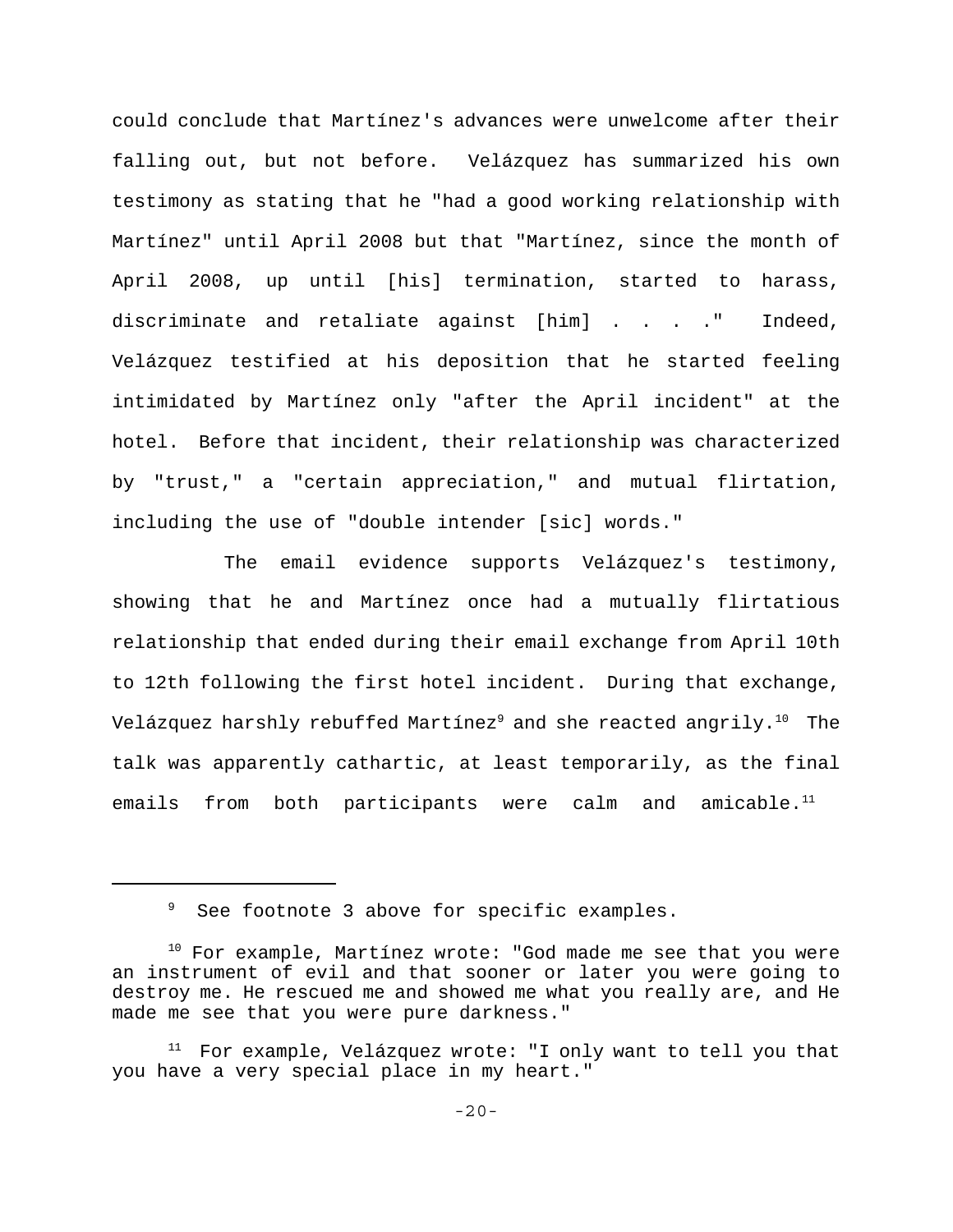Nevertheless, a reasonable jury could infer that any subsequent sexual advances by Martínez were unwelcome.

As a result, we examine Martínez's conduct after April 12, 2008, to determine whether a reasonable factfinder could view it as "severe or pervasive" harassment. At his deposition, Velázquez gave only extremely vague answers when asked how and when Martínez harassed him. For example, he testified that Martínez tried a couple of times to transform a kiss on the cheek to a kiss on the mouth, but he failed to provide any sense of when this occurred or whether the behavior continued after April. He similarly offered no temporal detail regarding his claim that Martínez made comments about his clothing.

Velázquez testified initially that "very strong, strong sexual harassment commenced in April" and that this harassment included requests to engage in sexual activity. But when asked for further specifics, Velázquez said, "I would have to review the emails to be specific" and "I can't be specific, because I don't have the emails in front of me." Velázquez, though, has never been able to point to any email showing conduct of this type after April 12, nor do we see one in the record.

Velázquez did also testify that during the one or two months after the April encounter, Martínez sent him an unspecified number of anonymous gifts such as chocolate, in at least one case including a note "to my little rascal." Further, he testified that

-21-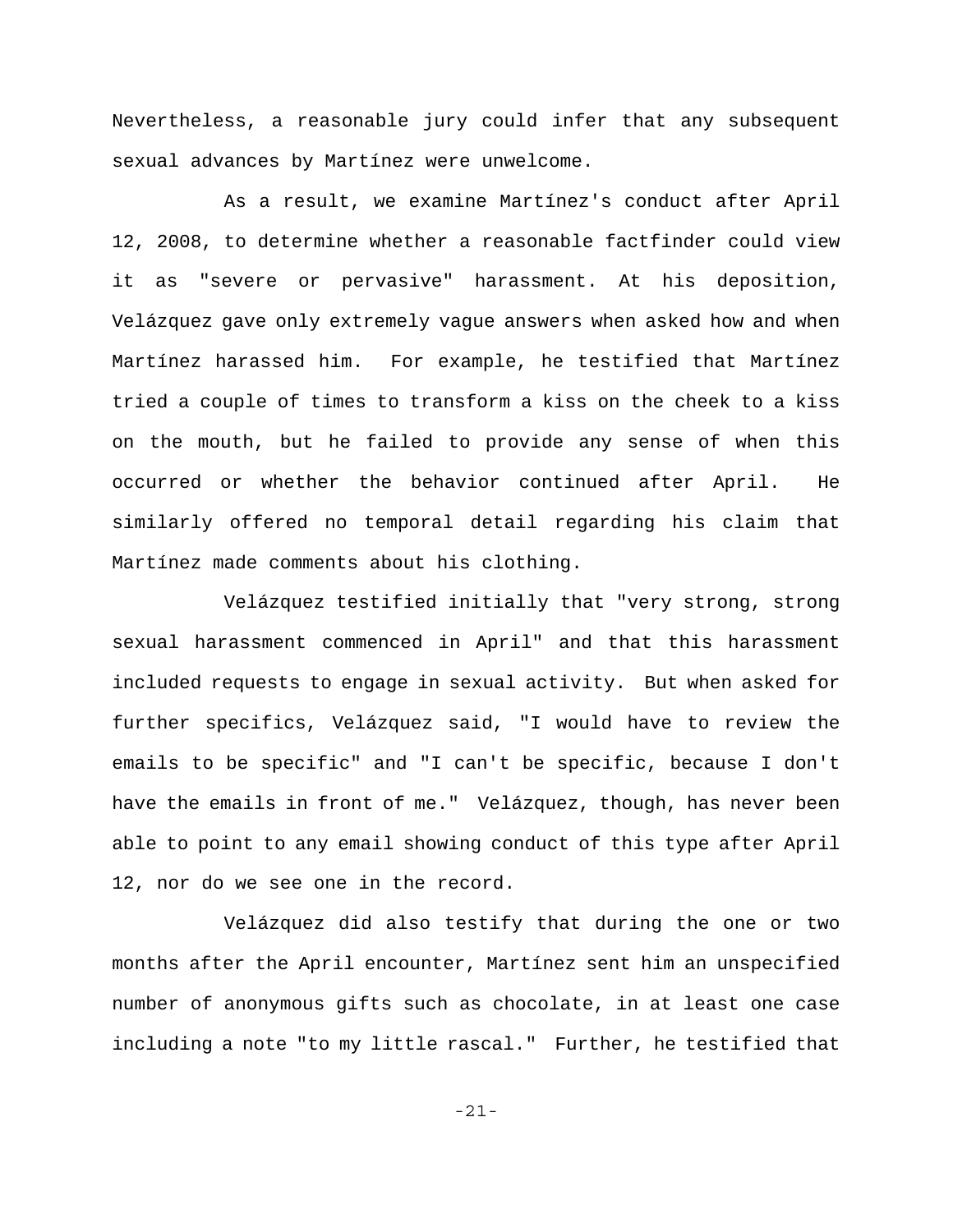shortly before he was fired, Martínez confessed her love to him in a hotel in August 2008 during a conversation he perceived as a renewed effort to establish a sexual relationship. The conversation ended promptly when Velázquez told Martínez he did not want to have a romantic relationship with her.

Even viewing the record in the light most favorable to Velázquez, neither Martínez's gifts nor her comments at the hotel in August approach "severe" harassment under our precedent, particularly given the lack of physical touching, implicit physical coercion, extreme language, or obscene behavior. See Ponte v. Steelcase Inc., 741 F.3d 310, 314, 320-21 (1st Cir. 2014); Pomales v. Celulares Telefónica, Inc., 447 F.3d 79, 81, 83-84 (1st Cir. 2006). We doubt that a jury could even find these few post-April incidents hostile or abusive, in isolation or in aggregate. See Faragher, 524 U.S. at 787. See also Vega-Colón v. Wyeth Pharm., 625 F.3d 22, 32 (1st Cir. 2010). And, even if a jury found Martínez's actions hostile or abusive, a handful of relatively mild incidents over a five month period could not be deemed "pervasive" harassment. See Lee-Crespo v. Schering-Plough Del Caribe Inc., 354 F.3d 34, 46 (1st Cir. 2003). Even further assuming that the factfinder could add into the equation Martínez's criticisms of Velázquez's work, which were not explicitly sexual but may have been motivated by sexual rejection, Velázquez still could not show that the harassment reached the required level of severity or

-22-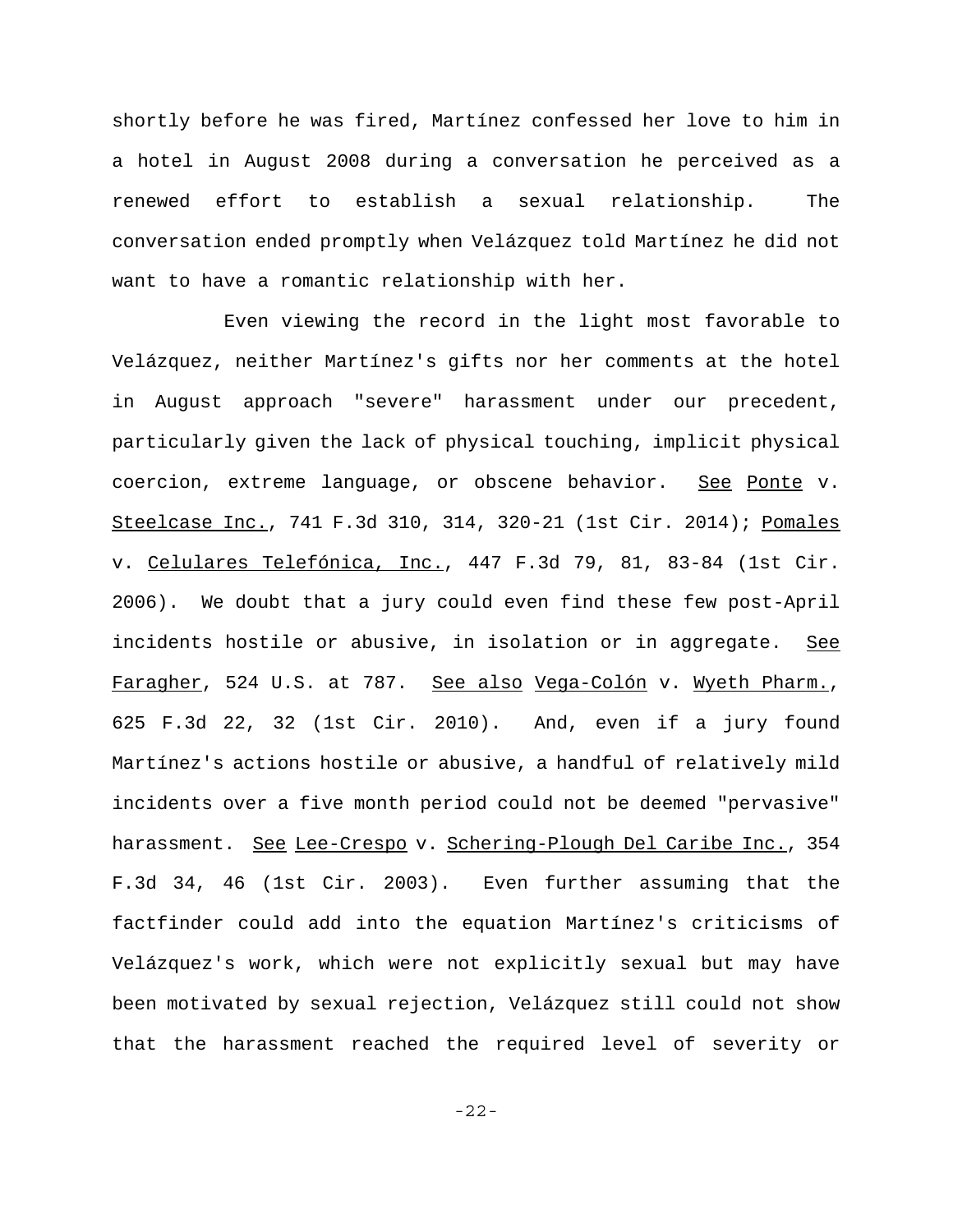pervasiveness. See Faragher, 524 U.S. at 788 (noting that the sexual harassment standard "filter[s] out complaints attacking the ordinary tribulations of the workplace, such as the sporadic use of abusive language  $\ldots$  . . " (internal quotation marks omitted)). Notably, Velázquez failed to offer any evidence that Martínez's behavior "unreasonably interfere[d] with [his] work performance." Id. at 787-88. See also Pomales, 447 F.3d at 84 (finding no actionable harassment in part due to the lack of evidence that the alleged conduct "negatively affected [the plaintiff's] ability to work as a . . . sales consultant"). Indeed, there is no evidence that Velázquez was aware of the bulk of the criticisms Martínez was surreptitiously feeding to his supervisors.

In sum, no unwelcome harassment occurred before the April falling out, and no severe or pervasive harassment occurred afterwards. If DDR's negligence allowed Martínez's retaliatory animus to play a causal role in its decision to terminate Velázquez, then he does indeed have a claim. But Velázquez has not shown that Martínez's conduct otherwise made his working environment objectively abusive before he was fired. We therefore hold that, if no discriminatory animus infected the termination decision, Velázquez could not prevail on a Title VII harassment claim with the evidence he has presented.

-23-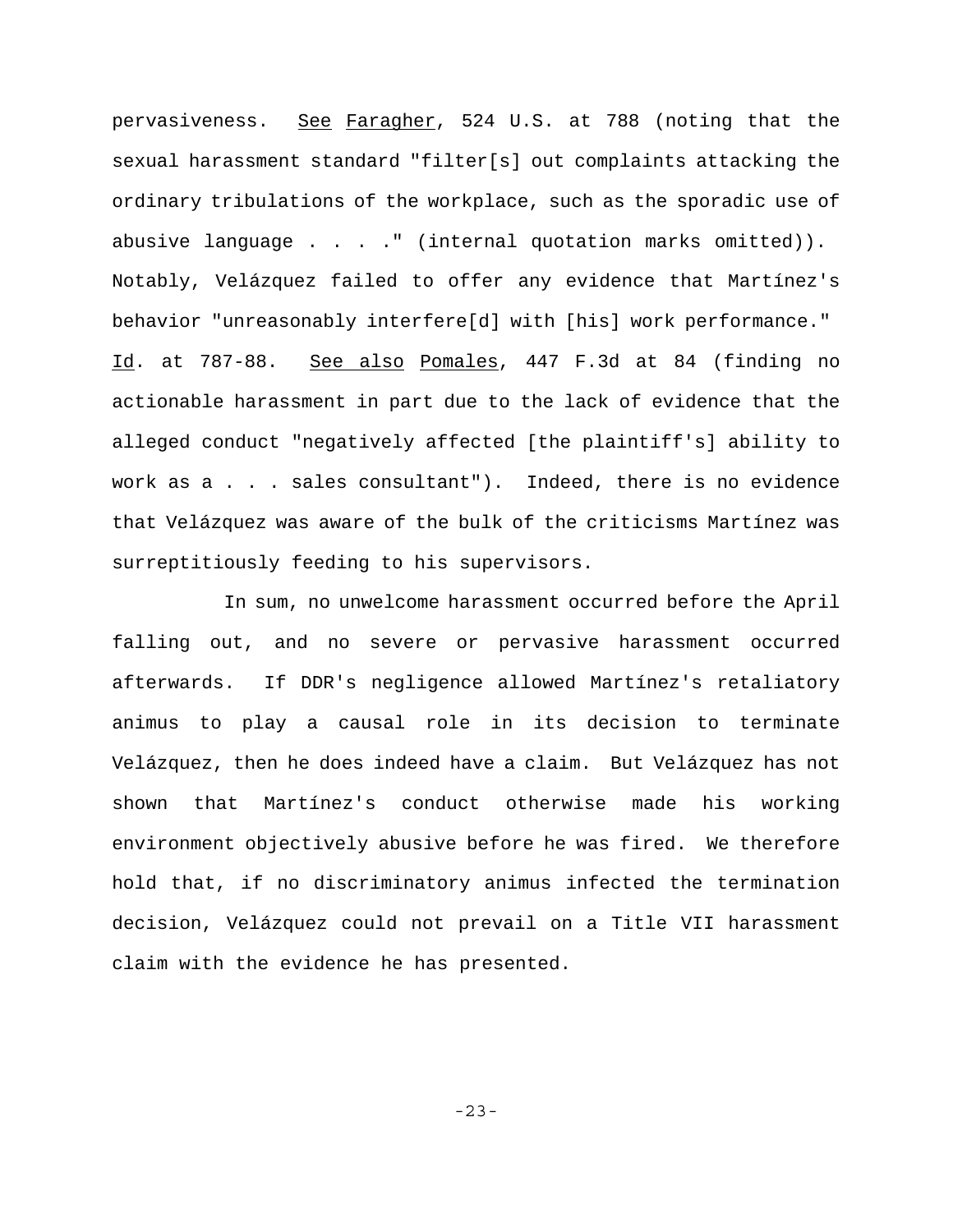## **C. Retaliation**

In addition to claiming sex discrimination, Velázquez asserts that DDR retaliated against him by firing him for complaining of discrimination. We first discuss the threshold issue of timeliness, then turn to the substance of Velázquez's claim.

Velázquez's retaliation claim arises from events in the spring and summer of 2008, culminating in his firing on August 25, 2008, the last act encompassed by his complaint. Velázquez filed his charge with the Equal Employment Opportunity Commission 185 days after he was fired, on February 26, 2009.

As a general rule, Title VII requires plaintiffs to file a retaliation charge within 180 days of the alleged act of retaliation. 42 U.S.C. § 2000e-5(e)(1). However, the limitations period expands to 300 days where the plaintiff has "initially instituted proceedings with a State or local agency with authority to grant or seek relief from such practice  $\ldots$ . " Id. Thus, the questions here are (1) whether Velázquez "initially instituted proceedings with a State or local agency," specifically the Puerto Rico Department of Labor and Human Resources, and (2) whether that state agency had "authority to grant or seek relief from [the

-24-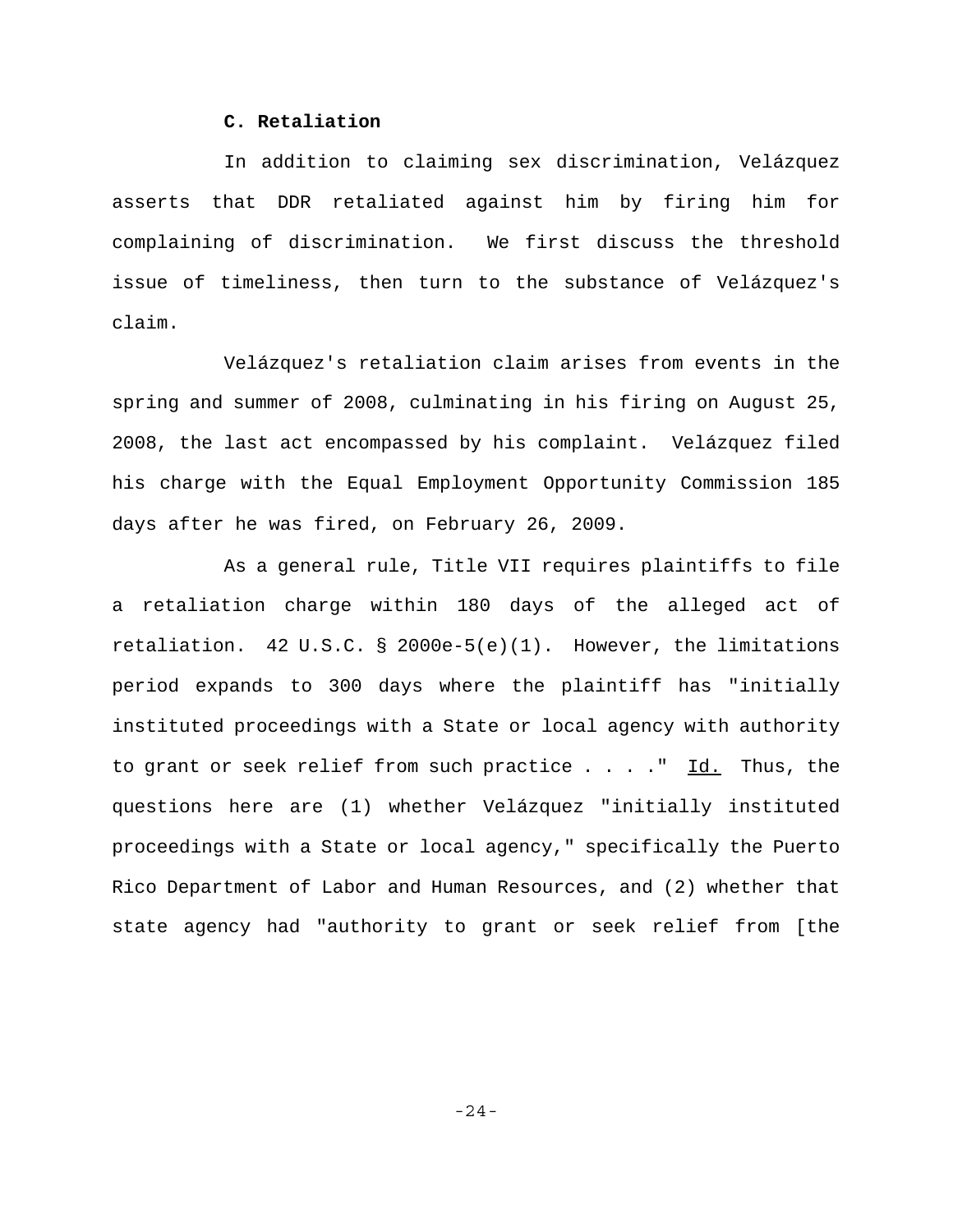challenged] practice." The company argues that Velázquez fails on both counts.12

As to the first question, Velázquez admits that he did not submit his charge directly to the state agency. He argues, however, that his filing at the EEOC automatically and simultaneously initiated proceeding at the Puerto Rico agency, pursuant to a worksharing agreement between the state agency and the EEOC. In particular, that agreement provides:

In order to facilitate the assertion of employment rights, the EEOC and the [Puerto Rico Department of Labor and Human Resources] each designate the other as its agent for the purpose of receiving and drafting charges . . . . The EEOC's receipt of charges on the [Puerto Rico Department of Labor and Human Resources's] behalf will automatically initiate the proceedings of both the EEOC and the [Puerto Rico Department of Labor and Human Resources] for the purposes of [42 U.S.C. § 2000e-5(c) and (e)(1)].

The EEOC routinely uses worksharing agreements to facilitate "more streamlined and cooperative" relationships with state and local agencies, as it explained to this court in an amicus brief. Indeed, the Commission has used worksharing agreements for more than twenty-five years. See EEOC v. Commercial Office Products, Co., 486 U.S. 107, 112 (1988) (noting that the EEOC had entered worksharing agreements with "approximately three-quarters of the 109 state and local agencies authorized to enforce state and local

 $12$  The first question, at least, would seem to apply equally to Velazquez's sexual harassment claim and retaliation claim, although the company has not presented any timeliness challenge to the sexual harassment claim.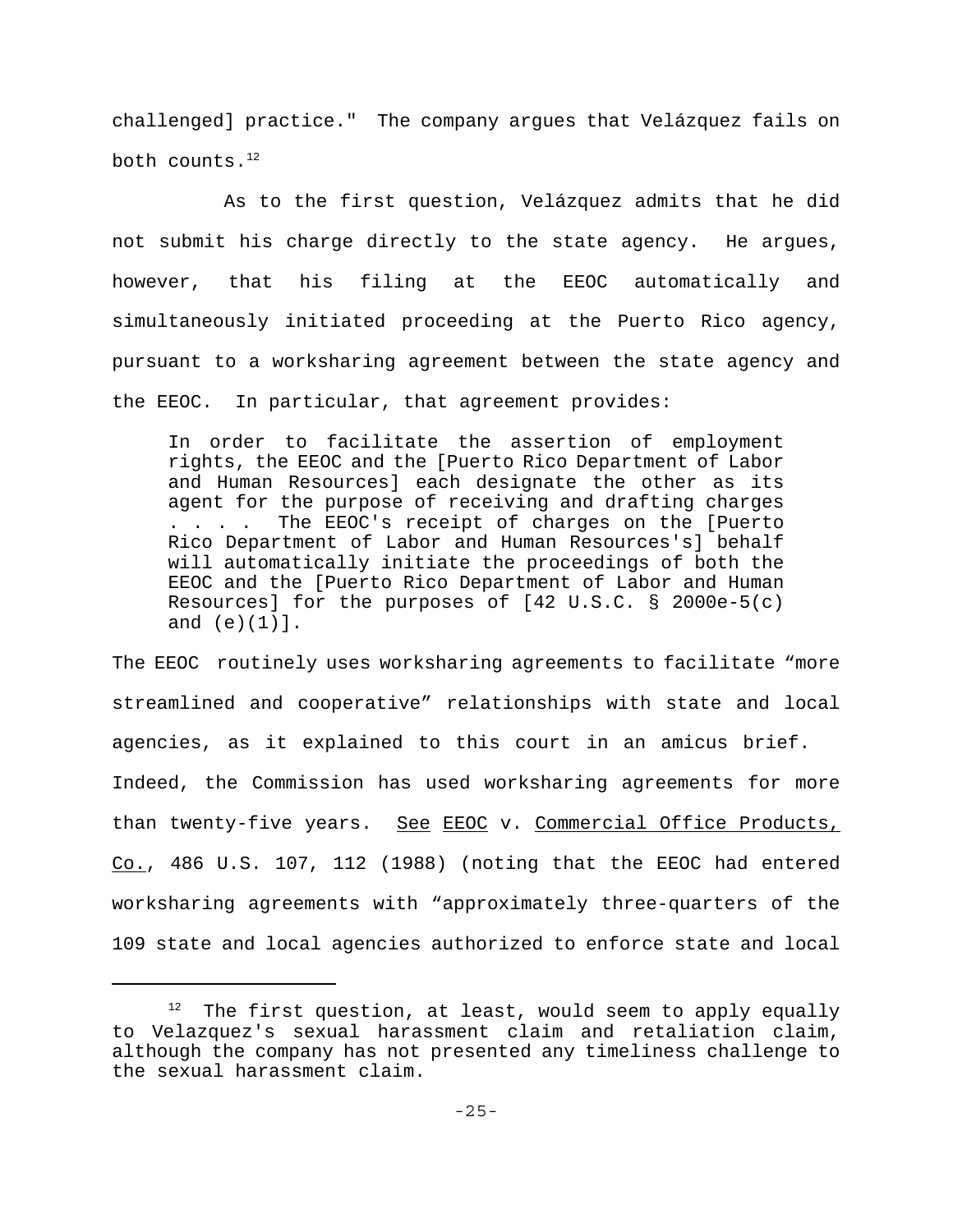employment discrimination laws"). The EEOC agrees that under the worksharing agreement applicable here, Velázquez's filing "initially instituted proceedings" with the Puerto Rico agency. The commission explains that, under the agreement, a plaintiff who files with the EEOC has also filed with the Puerto Rico agency, which has designated the EEOC as its agent for receiving charges, and that the plaintiff has initiated proceedings with the Puerto Rico agency.

Many circuits have accepted that the EEOC may use worksharing agreements to achieve exactly this effect. $13$  We join those circuits, confirming our prior dictum that "worksharing agreements can permit state proceedings to be automatically initiated when the EEOC receives the charge." E.E.O.C. v. Green, 76 F.3d 19, 23 (1st Cir. 1996). DDR correctly observes that our opinion in Green noted that the governing worksharing agreement in that case did not make clear whether the EEOC and state agency intended a filing with the EEOC to initiate proceedings at the state agency. Id. The EEOC has since updated its standard worksharing agreement, and the agreement here clearly provides that

<sup>&</sup>lt;sup>13</sup> See Tewksbury v. Ottaway Newspapers, 192 F.3d 322, 327 (2d Cir. 1999); <u>E.E.O.C.</u> v. Techalloy Maryland, Inc., 894 F.2d 676, 679 (4th Cir. 1990); Griffin v. City of Dallas, 26 F.3d 610, 612 (5th Cir. 1994); Hong v. Children's Mem'l Hosp., 936 F.2d 967, 970 (7th Cir. 1991); E.E.O.C. v. Hacienda Hotel, 881 F.2d 1504, 1510 (9th Cir. 1989) overruled on other grounds by Burlington Indus. v. Ellerth, 524 U.S. 742 (1998).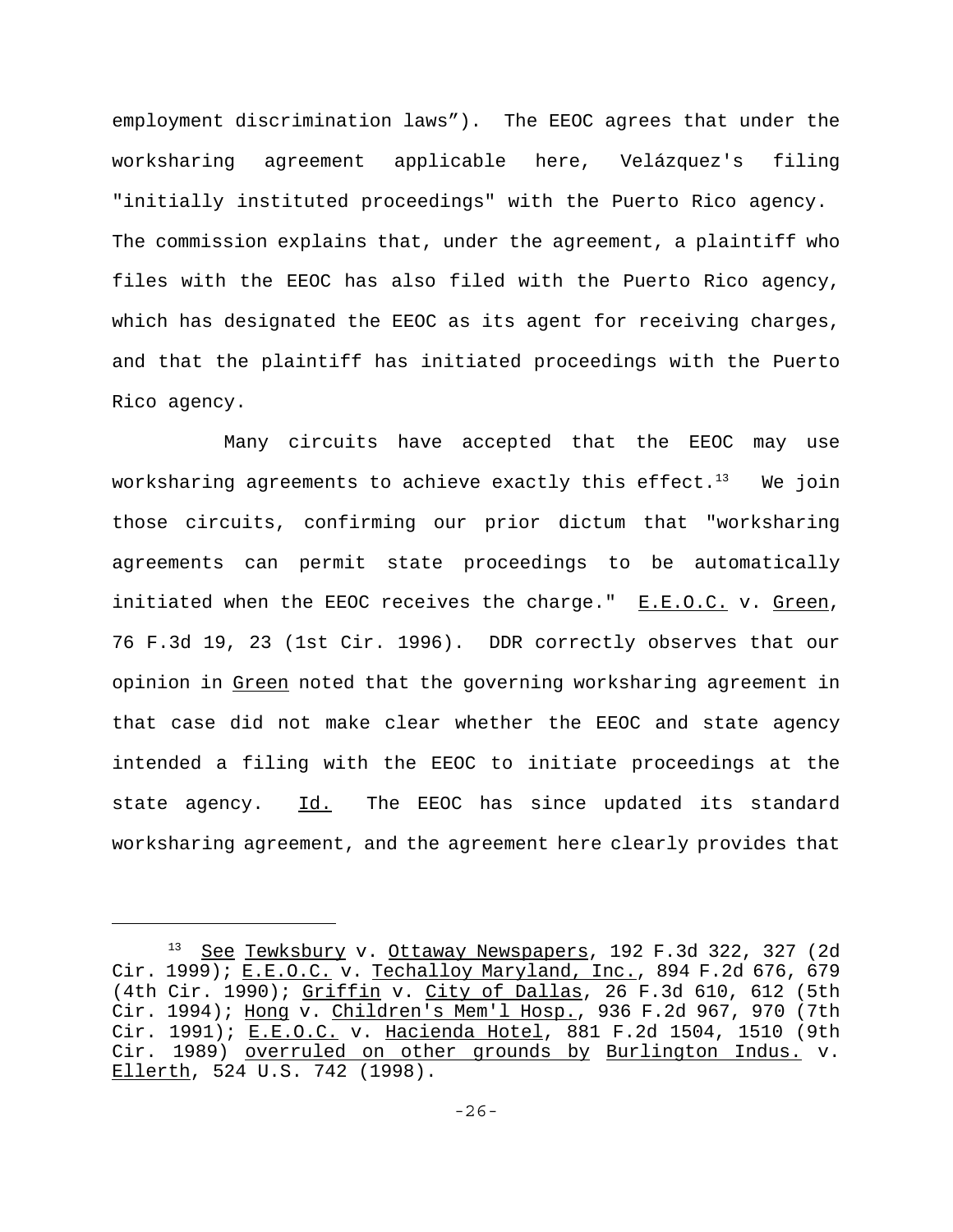a filing with the EEOC will simultaneously initiate proceedings at the Puerto Rico Department of Labor and Human Resources.<sup>14</sup>

We also conclude that the Puerto Rico agency had "authority to grant or seek relief" from the retaliation alleged by Velázquez. Puerto Rico law prohibits employers from retaliating against individuals who have complained of sexual harassment, a prohibition established by Act 17 passed in 1988. P.R. Laws Ann. tit. 29, § 155h. The Puerto Rico Department of Labor and Human Resources has statutory authority to enforce Act 17, see P.R. Laws Ann. tit. 3, § 308, and it established the Anti-Discrimination Unit to carry out that function. Under bylaws promulgated by the Department of Labor and Human Resources, the Anti-Discrimination Unit can investigate complaints of illegal discrimination or retaliation and can seek a remedy for such acts in court.

DDR nevertheless points out that at the time of Velázquez's filing, an EEOC regulation omitted Puerto Rico from a list of jurisdictions in which a local or state agency had authority to enforce a prohibition on retaliation related to sexual harassment. 29 C.F.R. § 1601.74(a) & n.5 (2008). The EEOC has acknowledged that the regulation became outdated when Puerto Rico passed Act 17 in 1988. Accordingly, the Commission has now amended the regulation to make clear that the Puerto Rico Department of

 $14$  The company also claims that, even if Velázquez could have initiated proceedings at both agencies by filing with the EEOC, he chose not to. This claim is not supported by the evidence.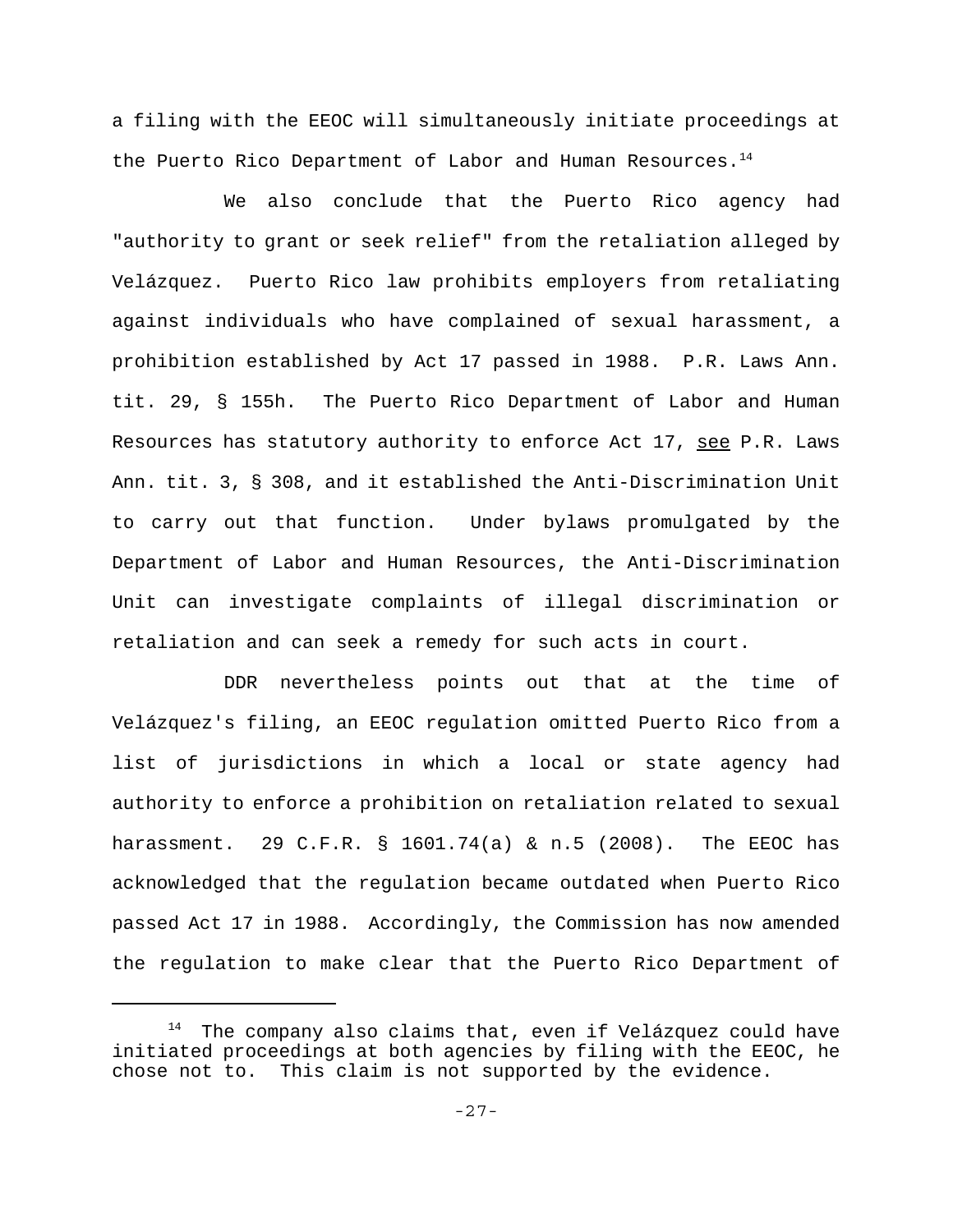Labor has authority over "charges alleging retaliation for having opposed unlawful sexual harassment." 29 C.F.R. 1601.74 n.6 (2014). There is no dispute that the Puerto Rico agency has had such authority since at least  $1988.^{15}$ 

We owe no deference to the erroneous prior version of the regulation, which does not purport to interpret any ambiguous language bearing on this case. See, e.g., United States v. Haggar Apparel Co., 526 U.S. 380, 392 (1999) (explaining that Chevron deference applies only to "agency[] statutory interpretation" that "fills a gap or defines a term in a way that is reasonable in light of the legislature's revealed design" (internal quotation marks omitted)). The language of Title VII clearly establishes the relevant requirement: the longer limitations period applies where a local or state agency had "authority to grant or seek relief from [the challenged] practice." 42 U.S.C. § 2000e-5(e)(1). Rather than attempting to fill any gap in the statute, the regulation provides a list, for public reference, of state and local agencies that have applied for and received formal recognition from the EEOC as having the authority to enforce anti-discrimination laws. 29 C.F.R. §§ 1601.70-1601.74 (2008). Moreover, the regulation itself explicitly provides that an agency lacking this formal designation

<sup>&</sup>lt;sup>15</sup> The company claimed at oral argument that the department had such authority even before Act 17 was passed. But what matters for our purposes is only that the agency had it when Velázquez filed.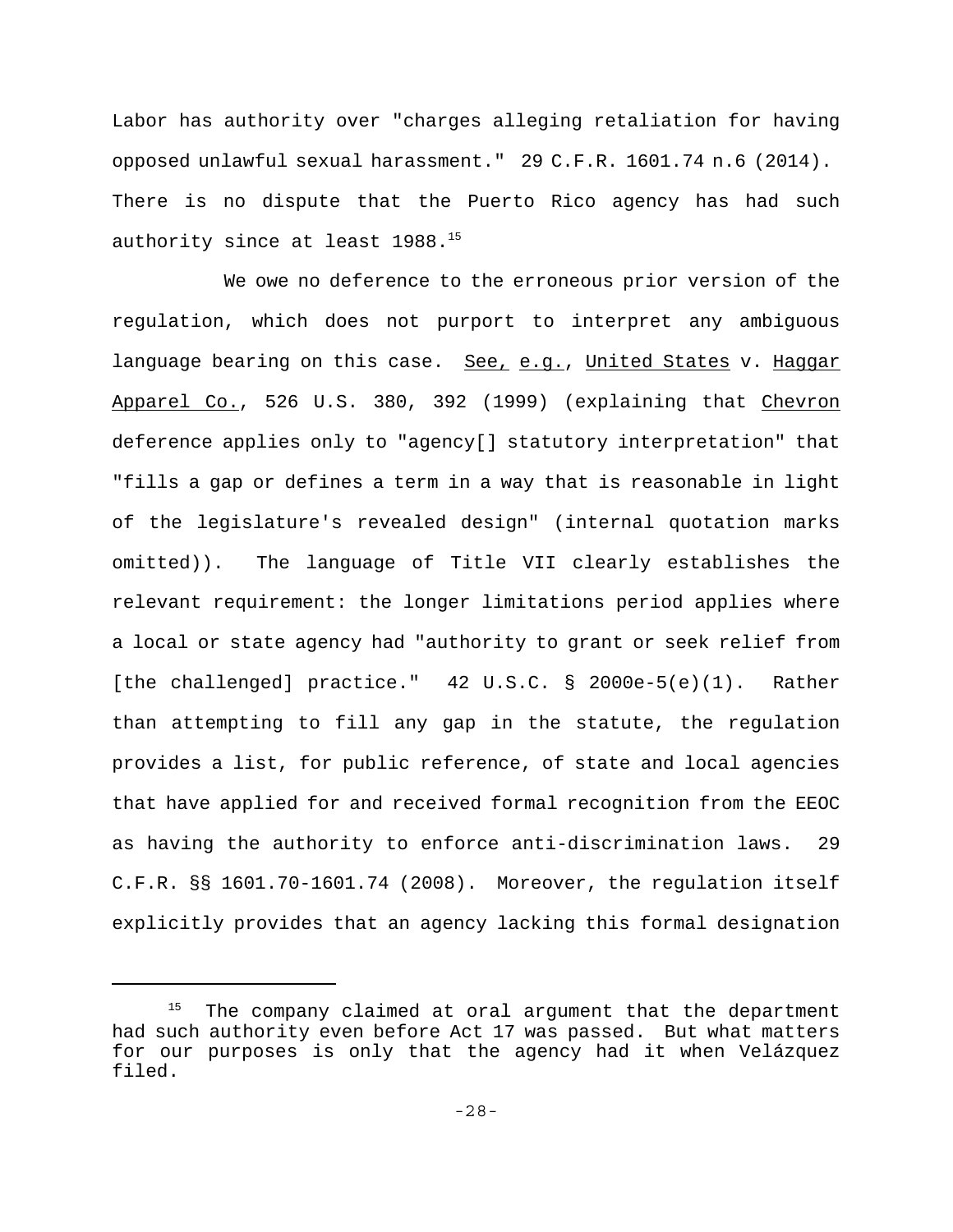may nevertheless meet the statutory criteria and may be treated accordingly by the EEOC. 29 C.F.R.  $\S$  1601.70(b) (2008) ("[I]f the Commission is aware that an agency or authority meets the . . . criteria for . . . designation, the Commission shall defer charges to such agency or authority even though no request for . . . designation has been made."). Thus, even on its own terms, the regulation does not prevent Velázquez from utilizing the longer statute of limitations.<sup>16</sup>

The company in its brief argues that we should affirm the district court's decision on the alternative grounds that Velázquez's retaliation claim fails to survive summary judgment on its merits. Specifically, the company contends that Velázquez has not produced sufficient evidence to allow a reasonable jury to find that his complaints of discrimination caused him to be fired. This but-for causation requirement for a Title VII retaliation case differs materially from the "motivating factor" test applicable to Velázquez's discrimination claim. See University of Tex. Sw. Med. Ctr. v. Nassar, 133 S. Ct. 2517, 2532-33 (2013). To prevail at trial, Velázquez must show that he would not have been fired had he not complained.

 $16$  In so holding, we reject the conclusion of district court cases finding that the regulation precluded plaintiffs in Puerto Rico from utilizing the 300 day limitations period. See, e.g., Alvarez v. Delta Airlines, Inc., 319 F. Supp. 2d 240, 249 (D.P.R. 2004).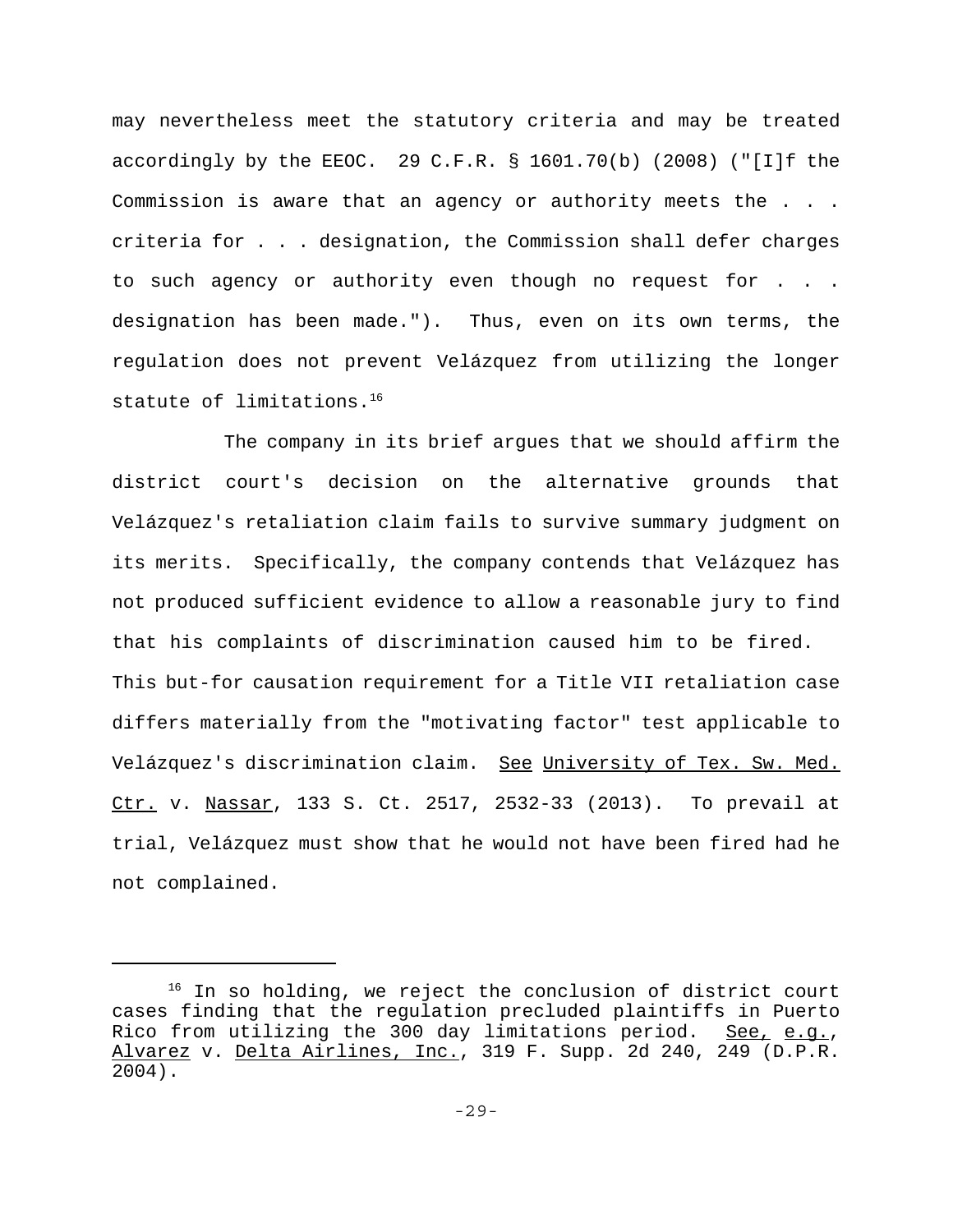Velázquez files no reply brief responding to this argument. Nor does Velázquez's opening brief develop or even suggest any counter-argument. Our task is not to go through a record and see if a losing party may have developed an argument that it did not raise on appeal. See, e.g., Dialysis Access Ctr., LLC v. RMS Lifeline, Inc., 638 F.3d 367, 374 n.7 (1st Cir. 2011). Here, moreover, there is ample reason not to undertake such an inquiry. Velázquez's basic position, which we have accepted, is that a jury might find that Martínez sought his termination because he rebuffed her. His brief contains no argument that she was even aware that he had complained about her. Nor is there any evidence that González or Martínez first learned of any complaint by Velázquez during the period of time when González changed his mind from putting Velázquez on a performance plan for confirmed shortcomings in his performance to firing him instead.

Accordingly, while we find that Velázquez had not run out of time to claim that his firing was in retaliation for having complained about Martínez's conduct, the claim is waived as unsupported by argument or fact on appeal.

#### **IV. Conclusion**

For the foregoing reasons, we vacate the district court's grant of summary judgment to DDR on Velázquez's discriminatory termination claim, otherwise affirm the district court, and remand to the district court for further proceedings consistent with this

-30-